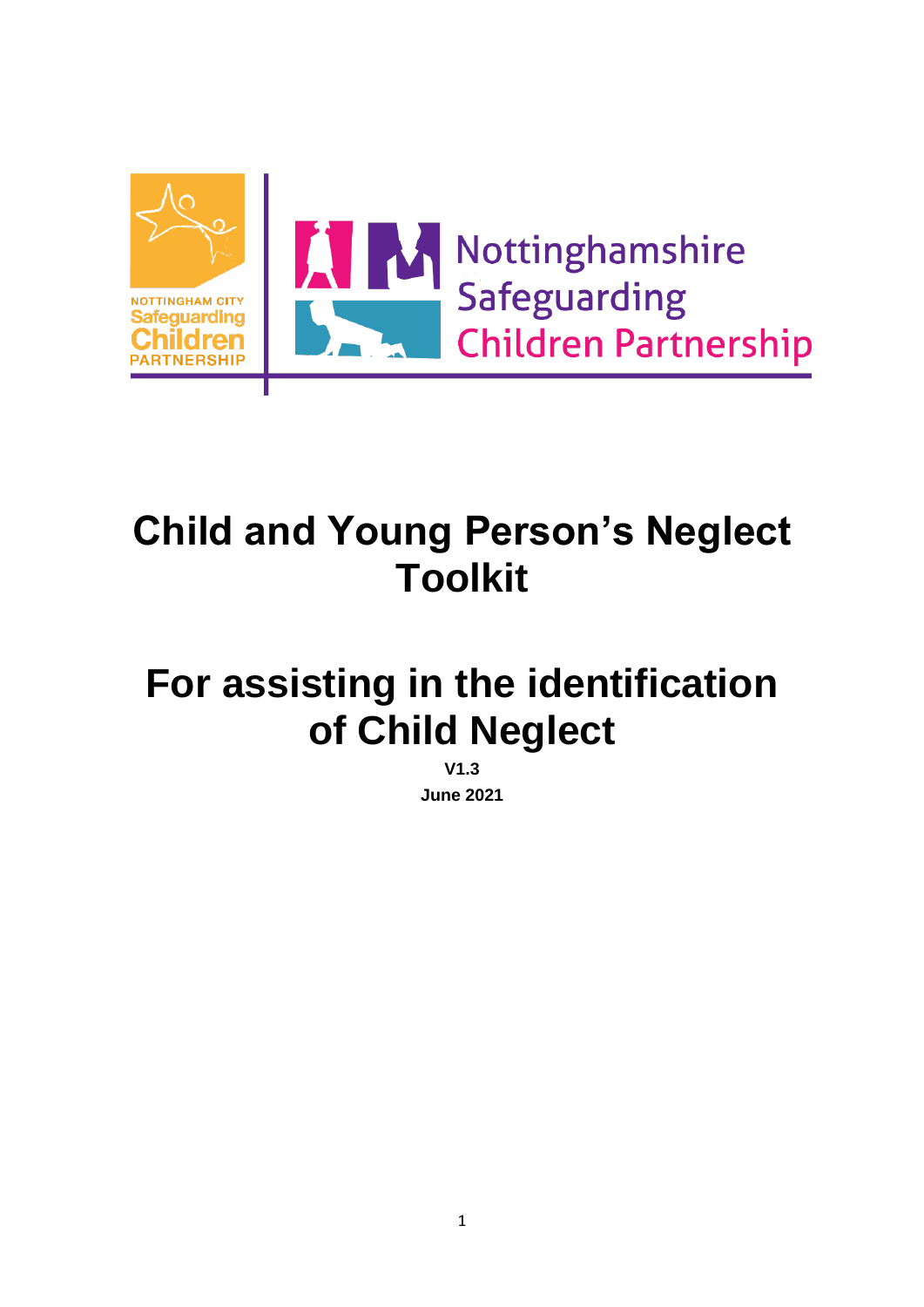### Contents

| 1.  |                                                                           |     |
|-----|---------------------------------------------------------------------------|-----|
| 1.1 |                                                                           |     |
| 1.2 |                                                                           |     |
| 1.3 |                                                                           |     |
| 1.4 |                                                                           |     |
| 1.5 |                                                                           |     |
| 1.6 |                                                                           |     |
|     |                                                                           |     |
| 2.1 |                                                                           |     |
| 2.2 |                                                                           |     |
| 2.3 |                                                                           |     |
|     |                                                                           |     |
| 3.1 | Safety awareness and prevention of harm (both in the home and outside) 17 |     |
| 3.2 |                                                                           |     |
| 3.3 |                                                                           |     |
| 3.4 |                                                                           |     |
| 3.5 |                                                                           |     |
|     |                                                                           |     |
| 4.1 |                                                                           |     |
| 4.2 |                                                                           |     |
| 4.3 | Young carers and household responsibilities                               | -23 |
| 4.4 |                                                                           |     |
|     |                                                                           |     |
|     |                                                                           |     |
|     |                                                                           |     |
|     |                                                                           |     |
| 5.  |                                                                           |     |
| 5.1 |                                                                           |     |
| 5.2 |                                                                           |     |
| 5.3 |                                                                           |     |
| 5.4 |                                                                           |     |
| 5.5 |                                                                           |     |
| 5.6 |                                                                           |     |
|     |                                                                           |     |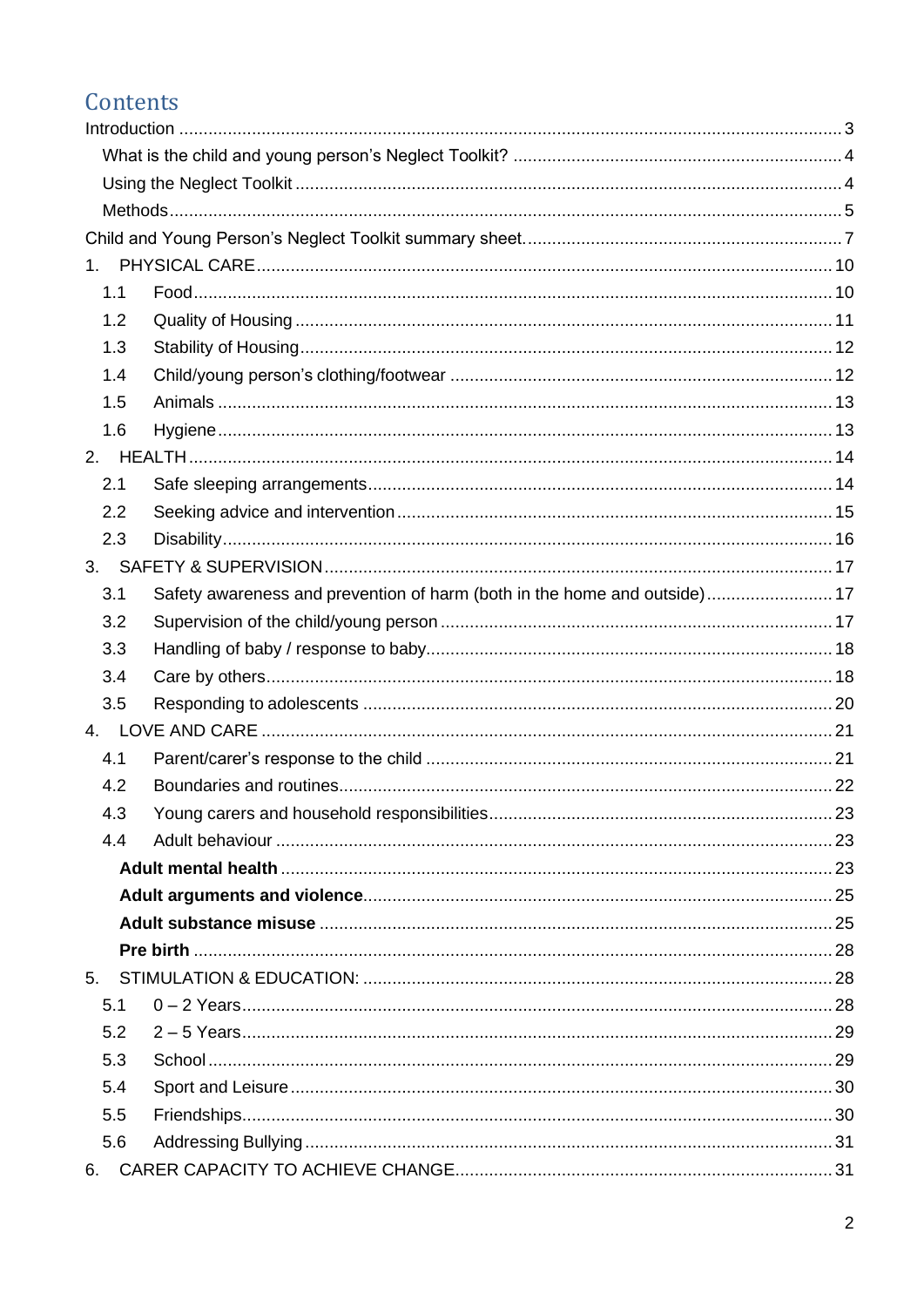### **Acknowledgements**

Nottinghamshire and Nottingham City Safeguarding Children Partnerships have adapted this toolkit which was initially developed by Jane Wiffin on behalf of Hounslow LSCB and then revised by North Somerset; to offer a 'Structured Judgement Approach' to the identification of child neglect and the tools for agencies to work in partnership with families to improve outcomes for the children and young people.

#### <span id="page-2-0"></span>**Introduction**

Neglect is 'the persistent failure to meet a child/young person's basic physical and/or psychological needs, likely to result in the serious impairment of the child's health or development. Neglect may occur during pregnancy as a result of maternal substance abuse. Once a child/young person is born, neglect may involve a parent or carer failing to:

- Provide adequate food, clothing and shelter (including exclusion from home or abandonment;
- Protect a child from physical and emotional harm or danger;
- Ensure adequate supervision (including the use of inadequate care-givers); or
- Ensure access to appropriate medical care or treatment'

It may also include neglect of or unresponsiveness to, a child/young person's basic emotional needs. (Working Together 2018).

Neglect is often seen as something experienced solely by younger children; as a proportion of children who were the subject of a protection plan for neglect at 31st March 2017 about one in seven were unborn or had yet to reach their first birthday (Department for Education, 2017). Furthermore, we know that much of the damage done by neglect in the early years can be very difficult to repair. This makes it extremely important that professionals working with neglected children in their early years intervene early and use clearly focused resources to maximise the potential for successful outcomes.

It is clear however neglect also has consequences for older young people, and that the notion that adolescents are old enough to protect themselves from neglect is simply a myth; neglect has damaging consequences from birth to adulthood. As at March 2017 almost a third of all children and young people who were the subject of a protection plan for neglect were aged 10 years or older. (Department of Education, 2017).

Identifying neglect in middle childhood and adolescence can be complex because these children experience and respond to neglect in different ways. Some children between the ages of seven and eleven years may show challenging behaviour because of neglect, while others may suppress their feelings so that it is not obvious that they have been or are neglected. At this critical age in a child's development, it is crucial that neglect is identified and responded to. As children move from primary to secondary education and into adolescence, they need support to manage these changes. If this support is not in place at home and they are being neglected, children will find this time in in their life particularly difficult. This can lead to long term problem.

Recent research<sup>1</sup> by the Children's Society found that 'adolescent's problem behaviour and the personal issues they face may often be linked to neglect'. Older children who have been neglected may be at risk of going missing or being exploited. They may exhibit challenging behaviour and neglect may have a detrimental effect on their physical and emotional health. Professionals do not always

<sup>1</sup> Troubled Teens: A study of the links between parenting and adolescent neglect (The Children's Society November 2016) [https://www.childrenssociety.org.uk/sites/default/files/troubled-teens-policy-and-practice](https://www.childrenssociety.org.uk/sites/default/files/troubled-teens-policy-and-practice-briefing.pdf)[briefing.pdf](https://www.childrenssociety.org.uk/sites/default/files/troubled-teens-policy-and-practice-briefing.pdf)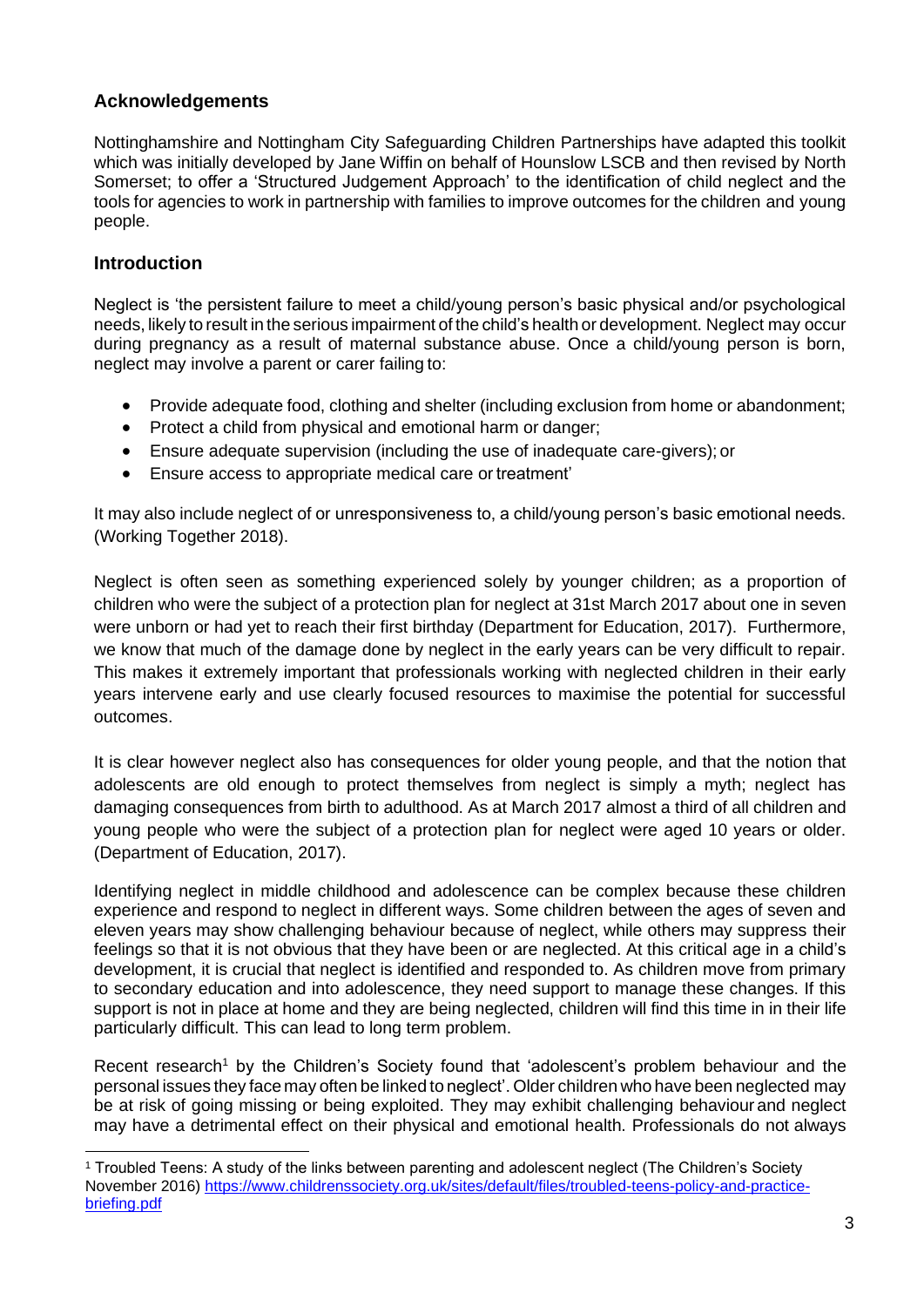identify the underlying cause of these behaviours and therefore children do not always get the support they need. Sometimes, the public and professionals assume that older children are better able to cope with neglect.

The Toolkit should be used in conjunction with the local Nottinghamshire and Nottingham City Pathway documents which provide guidance on thresholds for services, and the interagency Procedures and Guidance [http://nottinghamshirescb.proceduresonline.com/p\\_neglect.html.](http://nottinghamshirescb.proceduresonline.com/p_neglect.html)

- Nottinghamshire: Pathway to Provision [http://www.nottinghamshire.gov.uk/care/childrens](http://www.nottinghamshire.gov.uk/care/childrens-social-care/nottinghamshire-childrens-trust/pathway-to-provision)[social-care/nottinghamshire-childrens-trust/pathway-to-provision](http://www.nottinghamshire.gov.uk/care/childrens-social-care/nottinghamshire-childrens-trust/pathway-to-provision)
- Nottingham City: Family Support Pathway [http://intranet.nottinghamcity.gov.uk/media/5091/family-support-pathways-2018-](http://intranet.nottinghamcity.gov.uk/media/5091/family-support-pathways-2018-20_19219_lr.pdf) [20\\_19219\\_lr.pdf](http://intranet.nottinghamcity.gov.uk/media/5091/family-support-pathways-2018-20_19219_lr.pdf)

### <span id="page-3-0"></span>**What is the child and young person's Neglect Toolkit?**

The child and young person's Neglect Toolkit is not a clinical tool to diagnose neglect but is designed to assist you in identifying and assessing children and young people who are at risk of and experiencing neglect. It is to be used when you are concerned that the quality of care of a child/young person you are working with suggests that their needs are being neglected. The toolkit can be used in a number of ways.

- Working in partnership with parents to assess levels of concerns and identify areas of strength
- Working with an adolescent to assist them in understanding their livedexperience
- Identify priority areas for your intervention and areas of focus for change
- Used within Supervision to support and develop the practitioners assessment
- By using this toolkit in partnership with families it will support your practice and enable you to have honest conversations regarding levels of neglect and recognise strengths which can be extremely motivating for families when faced with professionalworries.

This **tool** does not replace **assessments** such as the Early Help Assessment or Children'sSocial Care assessments. It is essential that if you are working with a family where you have identified neglect that you complete an Early Help Assessment and that the support from all agencies is coordinated.

If you suspect abuse or harm or where a child or young person is the victim of a criminal offence you must immediately discuss this with your Named/Designated Child Protection Officer and make a referral to Children's Social Care.

### <span id="page-3-1"></span>**Using the Neglect Toolkit**

The toolkit can be used at any stage, to assist with the early identification of neglect or in coordinating support for families in need of additional help. If the child already has an allocated social worker, a child and family assessment will be completed or updated, using the findings from the tool. The checklist can also be used to track improvements, deterioration or 'drift'.

This toolkit focuses on six key areas of need and considers the extent of the parent's commitment to care and the extent to which children and young people's needs are being put first or come secondary to the needs of their parents/carers. Although poverty does not cause neglect it is acknowledged that it can exacerbate it.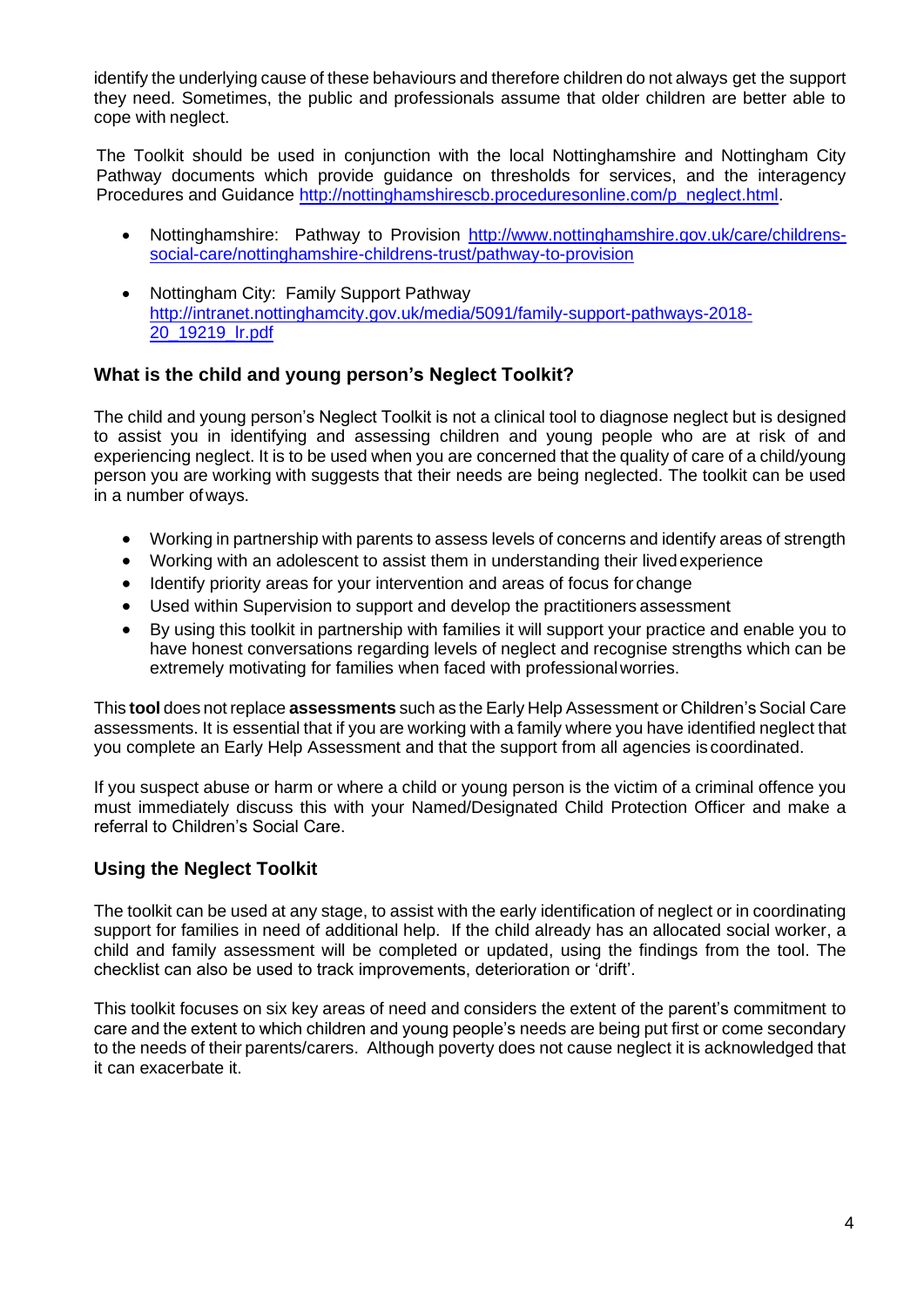### **The six key areas of need are:**

| <b>Physical care</b><br>Food<br>Quality of housing<br>Stability of housing<br>Child/young person's<br>clothing/footwear<br>Animals<br>Hygiene                                                                                                                      | <b>Health</b><br>Safe sleeping<br>arrangements<br>Seeking advice and<br>intervention<br><b>Disability</b><br>$\bullet$                                                                                              | <b>Safety and Supervision</b><br>Safety awareness and<br>prevention of harm<br>Supervision of the child/<br>young person<br>Handling of<br>baby/response to<br>baby<br>Care by others<br>$\bullet$<br>Responding to<br>adolescents |
|--------------------------------------------------------------------------------------------------------------------------------------------------------------------------------------------------------------------------------------------------------------------|---------------------------------------------------------------------------------------------------------------------------------------------------------------------------------------------------------------------|------------------------------------------------------------------------------------------------------------------------------------------------------------------------------------------------------------------------------------|
| <b>Love and Care</b><br>Parent / carer's response<br>to the child<br>Boundaries and routines<br>Young carers and<br>household responsibilities<br>Adult behaviour<br>Adult mental health<br>Adult arguments and<br>violence<br>Adult substance misuse<br>Pre birth | <b>Stimulation and Education</b><br>0-2 years<br>٠<br>2-5 years<br>$\bullet$<br>School<br>$\bullet$<br>Sport and Leisure<br>$\bullet$<br><b>Friendships</b><br>$\bullet$<br><b>Addressing Bullying</b><br>$\bullet$ | <b>Carer capacity to</b><br>achieve change                                                                                                                                                                                         |

The toolkit must be used in its entirety. By working through all the areas and scoring individual sections you will be able to identify strengths as well as areas of concern. Using the front sheet to give you a visual picture of the areas of good and worrying care you will be able to see where the areas of concern are or the extent of your concerns.

The toolkit enables the user to compare the number of areas of need under each of the 4 levels of concern. The trigger for further action is not a specific score and relies on professional judgement and reference to the thresholds guidance. If you are seeing mainly 3's and 4's and you have detailed examples of the negative impact on the child there are causes for concern and should be discussed with your Named/Designated Child Protection Officer practitioner or your manager if you're a member of a social work team. This must be done as soon as possible so that a clear plan of support can be agreed and actioned.

### <span id="page-4-0"></span>**Methods**

- Ensure you are familiar with the area headings
- Decide how you will involve the carers and how you will share the 'results' with them
- It will be necessary to do a home visit to make observations or to have a conversation with someone who has and who has used the toolkit on your behalf (with parental consent)
- Ideally complete this with the main carer and speak to the child to inform your completion of the toolkit.
- As far as possible use the usual state of the house
- Don't take into account any external factors such as the family support workerarranging for the house to be cleared or cleaned, unless the parents have positively contributed in some way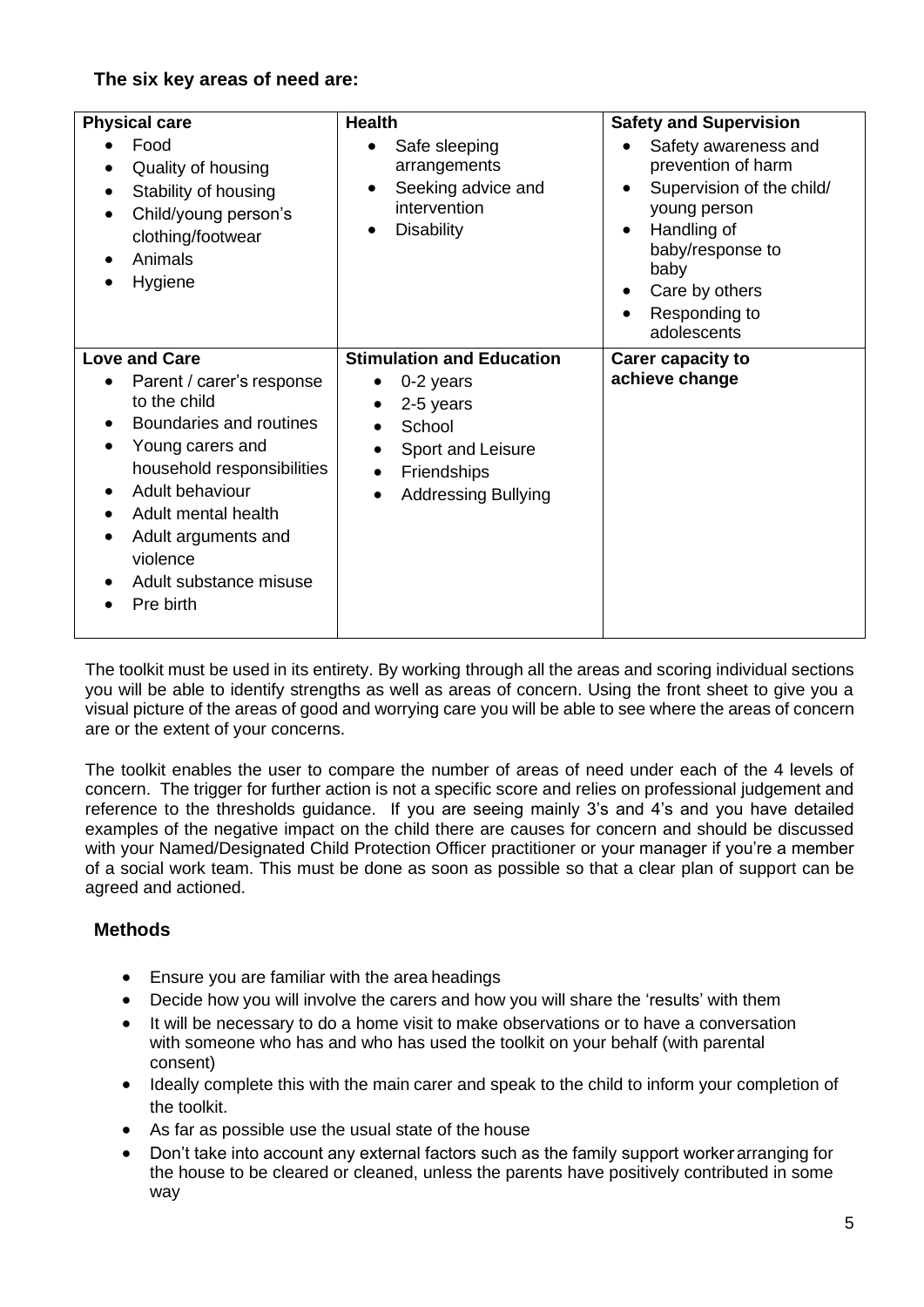- Allowances should be made for background factors such as recent bereavement, loss of job
- Use the descriptors to support professional judgement the practitioner scales the care provided under each of the domains
- Misleading explanations from parents should be considered as 4 and a note for reasoning made on the summary sheet, alongside the parent's views
- Agree the actions you are going to take and set out any goals that a future plan may need to address - for instance at a multi-agency meeting, as part of a referral or as an agreement with parents about how you are going to work with them to address areas for concern.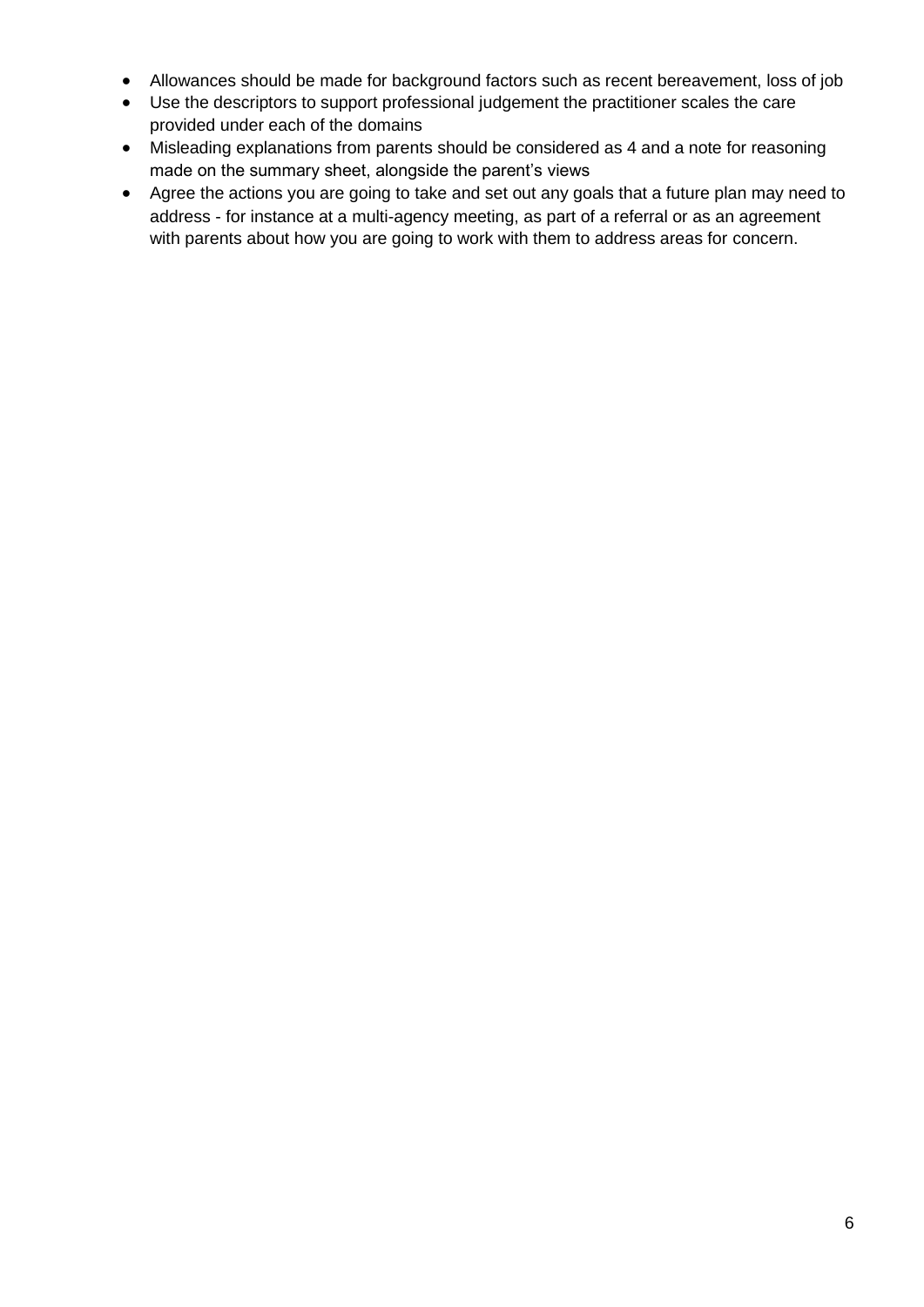#### **Child and Young Person's Neglect Toolkit summary sheet.**

Child's name: Click here to enter text.

Practitioner: Click here to enter text.

Date: Click here to enter a date. <u>Click here to enter a date</u>

Agency: Click here to enter text.

Is there an Early Help or statutory assessment for this child? **YES** ☐/ **NO**☐

Have you used the descriptors to inform your completion of the checklist? **YES**☐ / **NO**☐

<span id="page-6-0"></span>

| <b>Areas of Need</b>                        |                |                | <b>Level of</b><br><b>Concern</b> | <b>Examples</b>           | <b>Evidence of impact</b><br>child/young person | <b>Parents View</b>       |
|---------------------------------------------|----------------|----------------|-----------------------------------|---------------------------|-------------------------------------------------|---------------------------|
| <b>AREA 1: PHYSICAL CARE</b>                |                | $\overline{2}$ | $\overline{3}$                    | Click here to enter text. | Click here to enter text.                       | Click here to enter text. |
| Food                                        |                |                |                                   |                           |                                                 |                           |
| Quality of housing                          |                |                |                                   |                           |                                                 |                           |
| Stability of housing                        |                | $\Box$         |                                   |                           |                                                 |                           |
| Child's/young person's clothing/footwear    |                | $\Box$         |                                   |                           |                                                 |                           |
| Animals                                     |                |                |                                   |                           |                                                 |                           |
| Hygiene                                     |                |                |                                   |                           |                                                 |                           |
| <b>AREA 2:HEALTH</b>                        |                |                |                                   | Click here to enter text. | Click here to enter text.                       | Click here to enter text. |
| Safe sleeping arrangements                  | $\mathbf{r}$   | $\Box$         |                                   |                           |                                                 |                           |
| Seeking advice and intervention             | Т,             | $\Box$         |                                   |                           |                                                 |                           |
| <b>Disability</b>                           | $\mathbb{Z}^2$ | $\Box$         |                                   |                           |                                                 |                           |
| <b>AREA 3: SAFETY &amp; SUPERVISION</b>     |                |                | Click here to enter text.         | Click here to enter text. | Click here to enter text.                       |                           |
| Safety awareness & prevention of harm       | $\Box$         | $\Box$         |                                   |                           |                                                 |                           |
| Supervision of the child/young person       | □              | $\Box$         |                                   |                           |                                                 |                           |
| Handling of baby/response to baby<br>$\Box$ |                | $\Box$         |                                   |                           |                                                 |                           |
| Care by others                              | $\mathbb{Z}$   | $\Box$         |                                   |                           |                                                 |                           |
| Responding to adolescents                   |                | $\Box$         | $\Box$                            |                           |                                                 |                           |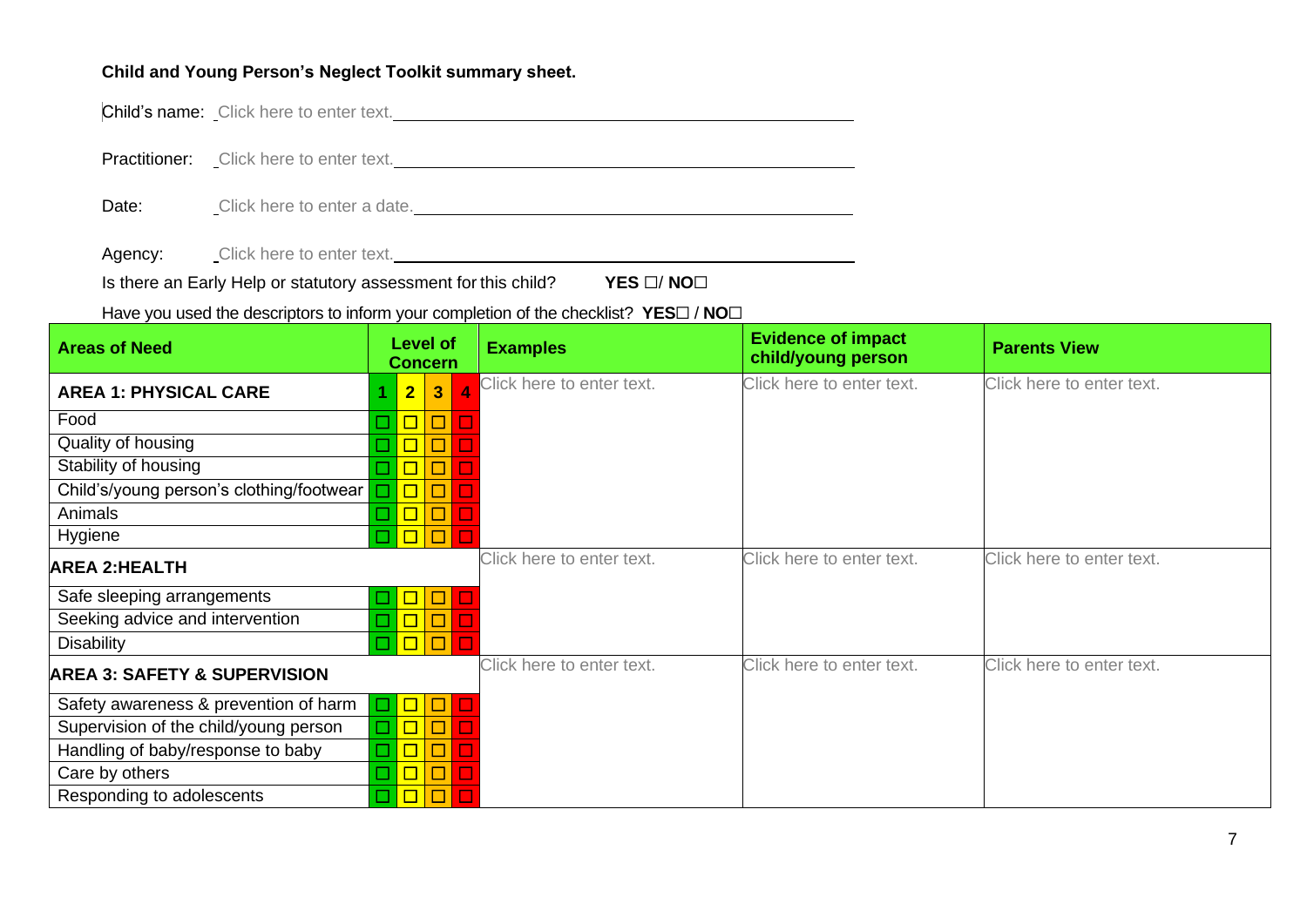| <b>AREA 4: LOVE and CARE</b>                                |                             |                  |                        | Click here to enter text. | Click here to enter text. | Click here to enter text. |
|-------------------------------------------------------------|-----------------------------|------------------|------------------------|---------------------------|---------------------------|---------------------------|
| Parent/carer's response to the                              | $\mathcal{L}$               |                  | $\Box$<br>$\mathbf{r}$ |                           |                           |                           |
| child/young person<br>Boundaries and routines               |                             |                  |                        |                           |                           |                           |
|                                                             | $\mathcal{L}_{\mathcal{A}}$ | $\Box$<br>$\Box$ | $\Box$                 |                           |                           |                           |
| Young carers and household<br>responsibilities              |                             |                  |                        |                           |                           |                           |
| Adult mental health                                         | $\mathbb{Z}^2$              | $\Box$           | □                      |                           |                           |                           |
| Adult arguments and violence                                |                             | $\Box$           | □                      |                           |                           |                           |
| Adult substance misuse                                      | $\mathbb{Z}$                | $\boxed{\Box}$   | $\Box$                 |                           |                           |                           |
| Pre birth                                                   | $\mathcal{L}_{\mathcal{A}}$ | $\Box$           |                        |                           |                           |                           |
| <b>AREA 5: STIMULATION and</b><br><b>EDUCATION</b>          |                             |                  |                        | Click here to enter text. | Click here to enter text. | Click here to enter text. |
| 0-2 years                                                   | $\mathcal{L}_{\mathcal{A}}$ | $\Box$           |                        |                           |                           |                           |
| 2-5 years                                                   |                             | $\Box$           |                        |                           |                           |                           |
| School                                                      |                             | $\Box$           |                        |                           |                           |                           |
| Sport and Leisure                                           |                             | $\Box$           |                        |                           |                           |                           |
| Friendships                                                 |                             | $\Box$           |                        |                           |                           |                           |
| Addressing bullying                                         | $\Box$                      | $\Box$           | $\Box$                 |                           |                           |                           |
| <b>CARER CAPACITY TO ACHIEVE</b><br><b>CHANGE</b>           | $\mathcal{L}_{\mathcal{A}}$ | $\Box$           | $\Box$                 | Click here to enter text. | Click here to enter text. | Click here to enter text. |
| Total number of each e.g. how<br>many 1's, 2's, 3's and 4's |                             |                  |                        |                           |                           |                           |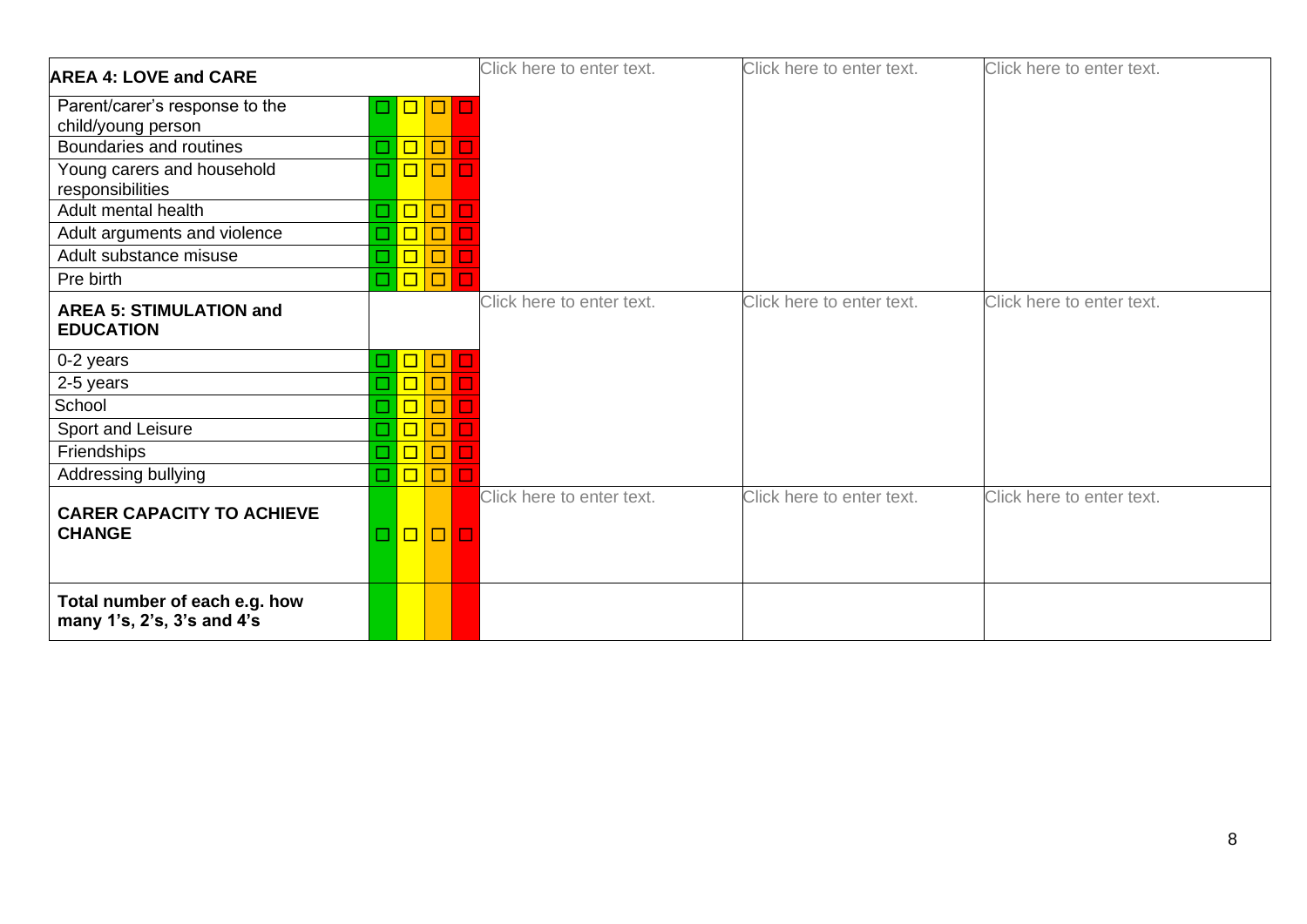| What actions are to be taken as a result of completing this? | What are the goals that any action plan needs to achieve? |
|--------------------------------------------------------------|-----------------------------------------------------------|
|                                                              |                                                           |
|                                                              |                                                           |
|                                                              |                                                           |
|                                                              |                                                           |
|                                                              |                                                           |
|                                                              |                                                           |
|                                                              |                                                           |
|                                                              |                                                           |
|                                                              |                                                           |
|                                                              |                                                           |
|                                                              |                                                           |
|                                                              |                                                           |
|                                                              |                                                           |
|                                                              |                                                           |
|                                                              |                                                           |
|                                                              |                                                           |
|                                                              |                                                           |
|                                                              |                                                           |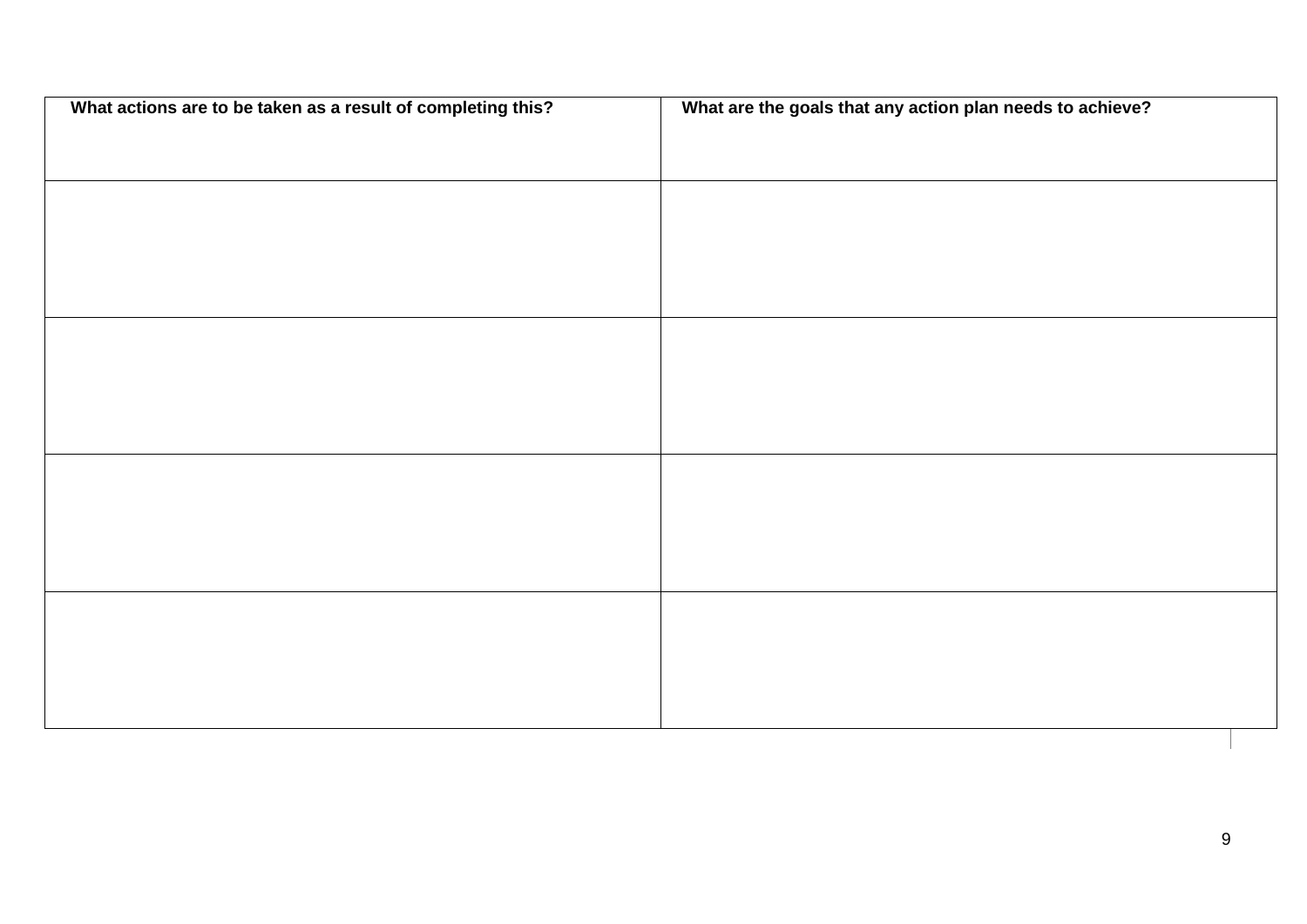<span id="page-9-1"></span><span id="page-9-0"></span>

| <b>PHYSICAL CARE</b>                                                                                                                                                                                                                                                                                                                                                                                                                                                                                                                                                                                                                                                                                                                                                                                                                                                                                                      |                                                                                                                                                                                                                                                                                                                                                                                                                       |                                                                                                                                                                                                                                                                                                                                                                                                                                                                                                                                                                     |
|---------------------------------------------------------------------------------------------------------------------------------------------------------------------------------------------------------------------------------------------------------------------------------------------------------------------------------------------------------------------------------------------------------------------------------------------------------------------------------------------------------------------------------------------------------------------------------------------------------------------------------------------------------------------------------------------------------------------------------------------------------------------------------------------------------------------------------------------------------------------------------------------------------------------------|-----------------------------------------------------------------------------------------------------------------------------------------------------------------------------------------------------------------------------------------------------------------------------------------------------------------------------------------------------------------------------------------------------------------------|---------------------------------------------------------------------------------------------------------------------------------------------------------------------------------------------------------------------------------------------------------------------------------------------------------------------------------------------------------------------------------------------------------------------------------------------------------------------------------------------------------------------------------------------------------------------|
| Food<br>1.1                                                                                                                                                                                                                                                                                                                                                                                                                                                                                                                                                                                                                                                                                                                                                                                                                                                                                                               |                                                                                                                                                                                                                                                                                                                                                                                                                       |                                                                                                                                                                                                                                                                                                                                                                                                                                                                                                                                                                     |
| Child/young person is provided with<br>Child/young person is provided with<br>reasonable quality of food and drink<br>appropriate quality and quantity of<br>food and drink, which is appropriate<br>and seems to receive an adequate<br>to their age, stage of development,<br>quantity for their needs, but there is<br>a lack of consistency in preparation<br>and ability.<br>and routine.<br>Meals are organised and there is a<br>routine which includes the family<br>Child/young person's special dietary<br>sometimes eating together and<br>requirements are inconsistently met.<br>appropriate support for feeding.<br>Carer understands the<br>Child/young person's special dietary<br>importance of appropriate food<br>requirements are always met.<br>and routine but sometimes their<br>personal circumstances impact<br>on ability to provide.<br>Carer understands<br>importance of a balanced<br>diet. | Child/young person receives low<br>quality and/or quantity food and drink,<br>which is often not appropriate to their<br>age and stage of development and<br>there is a lack of preparation or<br>routine.<br>Child/young person appears<br>hungry.<br>Child/young person's special<br>dietary requirements are rarely<br>met.<br>The carer is indifferent to the<br>importance of appropriate food for<br>the child. | Child/young person does not receive<br>an adequate quantity of food and is<br>observed to be hungry.<br>Lack of patience at meal<br>times/provision of support for<br>feeding.<br>The food provided is of a consistently<br>low quality with a predominance of<br>sugar, sweets, crisps and chips etc.<br>Child/young person's special dietary<br>requirements are never met and<br>there is a lack of routine in<br>preparation and times when food is<br>available.<br>Carer hostile to advice about<br>appropriate food and drink and the<br>need for a routine. |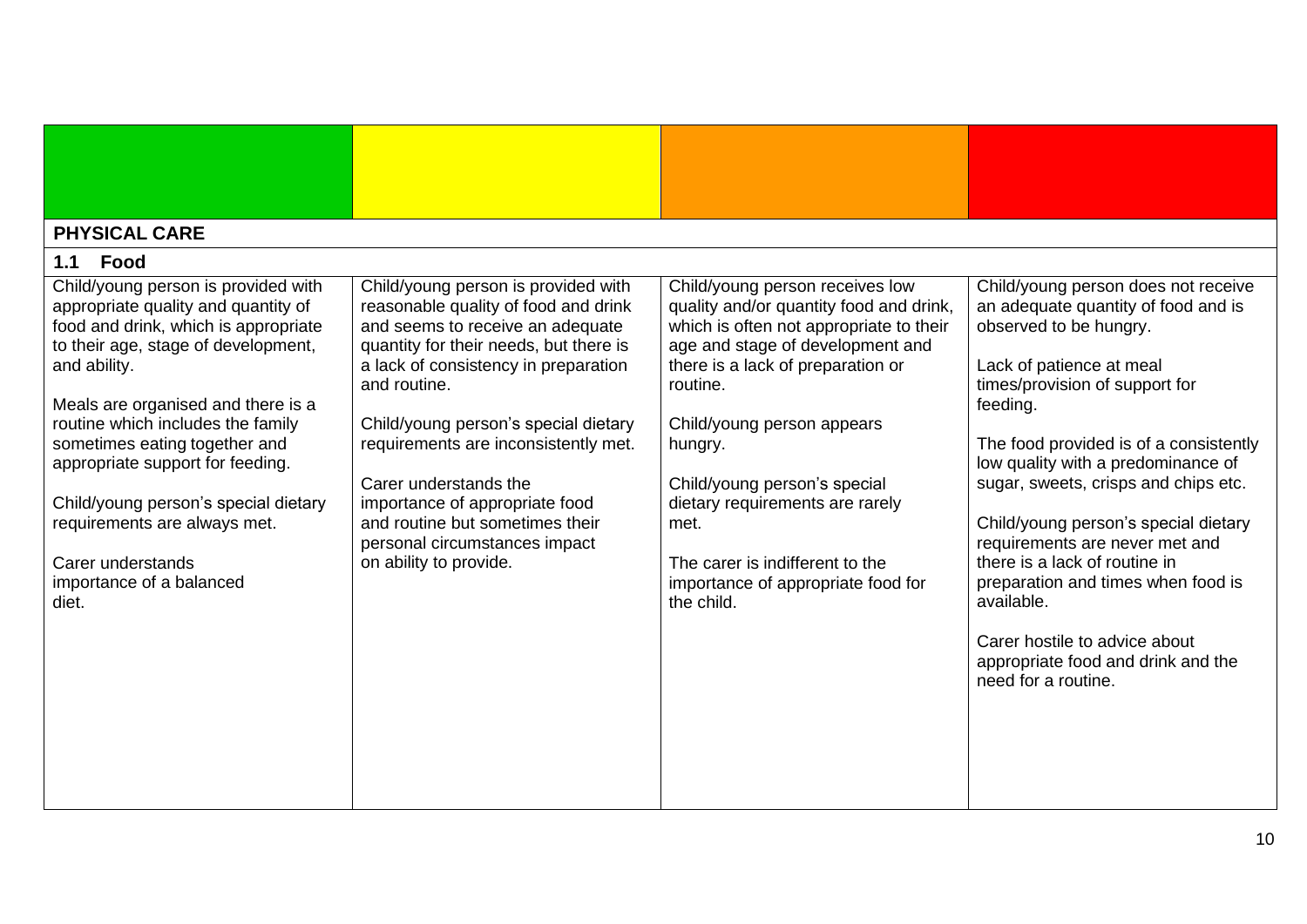<span id="page-10-0"></span>

| <b>Quality of Housing</b><br>1.2                                                                                                                                                                                                                                                                                                                                                                                                                                                                                                    |                                                                                                                                                                                                                                                                                                                                                                                                                                                                                                                                                                                                                                                                                                                                |                                                                                                                                                                                                                                                                                                                                                                                                                                                                                                                                                                                                                                                                                                                                                                                                                                                                                                      |                                                                                                                                                                                                                                                                                                                                                                                                                                                                                                                                                                                                                                                                                                                                                                                                                                                                                  |  |  |  |  |
|-------------------------------------------------------------------------------------------------------------------------------------------------------------------------------------------------------------------------------------------------------------------------------------------------------------------------------------------------------------------------------------------------------------------------------------------------------------------------------------------------------------------------------------|--------------------------------------------------------------------------------------------------------------------------------------------------------------------------------------------------------------------------------------------------------------------------------------------------------------------------------------------------------------------------------------------------------------------------------------------------------------------------------------------------------------------------------------------------------------------------------------------------------------------------------------------------------------------------------------------------------------------------------|------------------------------------------------------------------------------------------------------------------------------------------------------------------------------------------------------------------------------------------------------------------------------------------------------------------------------------------------------------------------------------------------------------------------------------------------------------------------------------------------------------------------------------------------------------------------------------------------------------------------------------------------------------------------------------------------------------------------------------------------------------------------------------------------------------------------------------------------------------------------------------------------------|----------------------------------------------------------------------------------------------------------------------------------------------------------------------------------------------------------------------------------------------------------------------------------------------------------------------------------------------------------------------------------------------------------------------------------------------------------------------------------------------------------------------------------------------------------------------------------------------------------------------------------------------------------------------------------------------------------------------------------------------------------------------------------------------------------------------------------------------------------------------------------|--|--|--|--|
| The accommodation is in<br>a reasonable state of repair and<br>decoration and has all essential<br>amenities such as heating, washing<br>facilities, cooking and food storage<br>facilities, adequate beds and<br>bedding and a toilet.<br>The accommodation is clean and<br>tidy.<br>Carer understands the<br>importance of the home<br>conditions to child/young<br>person's well-being.<br>Fire safety considerations in<br>place; smoke alarms, clear exits<br>etc.<br>Outside space (if available) is<br>suitable for children | The accommodation is in need of<br>decoration and requires repair. It has<br>some essential amenities - including<br>heating, washing facilities, cooking<br>and food storage facilities, beds and<br>bedding and a toilet,. Carers are<br>aware of the issues, and have taken<br>steps to address them<br>The accommodation is reasonably<br>clean, but may be damp, but the<br>carer addresses this.<br>Some fire safety considerations in<br>place; smoke alarms, clear exits etc.<br>Carer recognises the importance of<br>the home conditions to the<br>child/young person's sense of well-<br>being, but is hampered by personal<br>circumstances.<br>Outside space (if available) is<br>partially suitable for children | The accommodation is in a state of<br>disrepair, carers are unmotivated or<br>unable to address this and the<br>child/young person has suffered or<br>may suffer accidents and/or<br>potentially poor health as a result.<br>The home appearance is bare and<br>possibly dirty/smelly and there are<br>inadequate or dirty amenities such<br>as beds and bedding, toilet, clean<br>washing facilities and cooking and<br>food storage facilities. The whole<br>environment is dirty and chaotic.<br>The accommodation smells of<br>damp and there is evidence of<br>mould.<br>Some fire safety considerations in<br>place; smoke alarms, clear exits<br>etc.<br>Carer recognises the importance<br>of some of the home conditions to<br>the Child/young person's sense of<br>well-being, but is hampered by<br>personal circumstances.<br>Outside space (if available) is<br>unsuitable for children | The accommodation is in a<br>dangerous state of disrepair and this<br>has caused accidental injuries and/or<br>poor health for the child/young<br>person.<br>The home conditions are dirty and<br>squalid and there is a lack of essential<br>amenities such as a working toilet,<br>washing facilities, inappropriate dirty<br>bed and bedding and poor or dirty<br>facilities for the preparation and<br>storage of food.<br>Faeces, animals or harmful<br>substances are visible and<br>accessible by the child or young<br>person,<br>The accommodation smells strongly<br>of damp and there is extensive mould<br>which is untreated and the carer is<br>unwilling to take advice about the<br>impact of the home circumstances on<br>child/young person's wellbeing.<br>Fire safety risks not addressed<br>(blocked exits, fire risks etc.)<br>Outside space is hazardous. |  |  |  |  |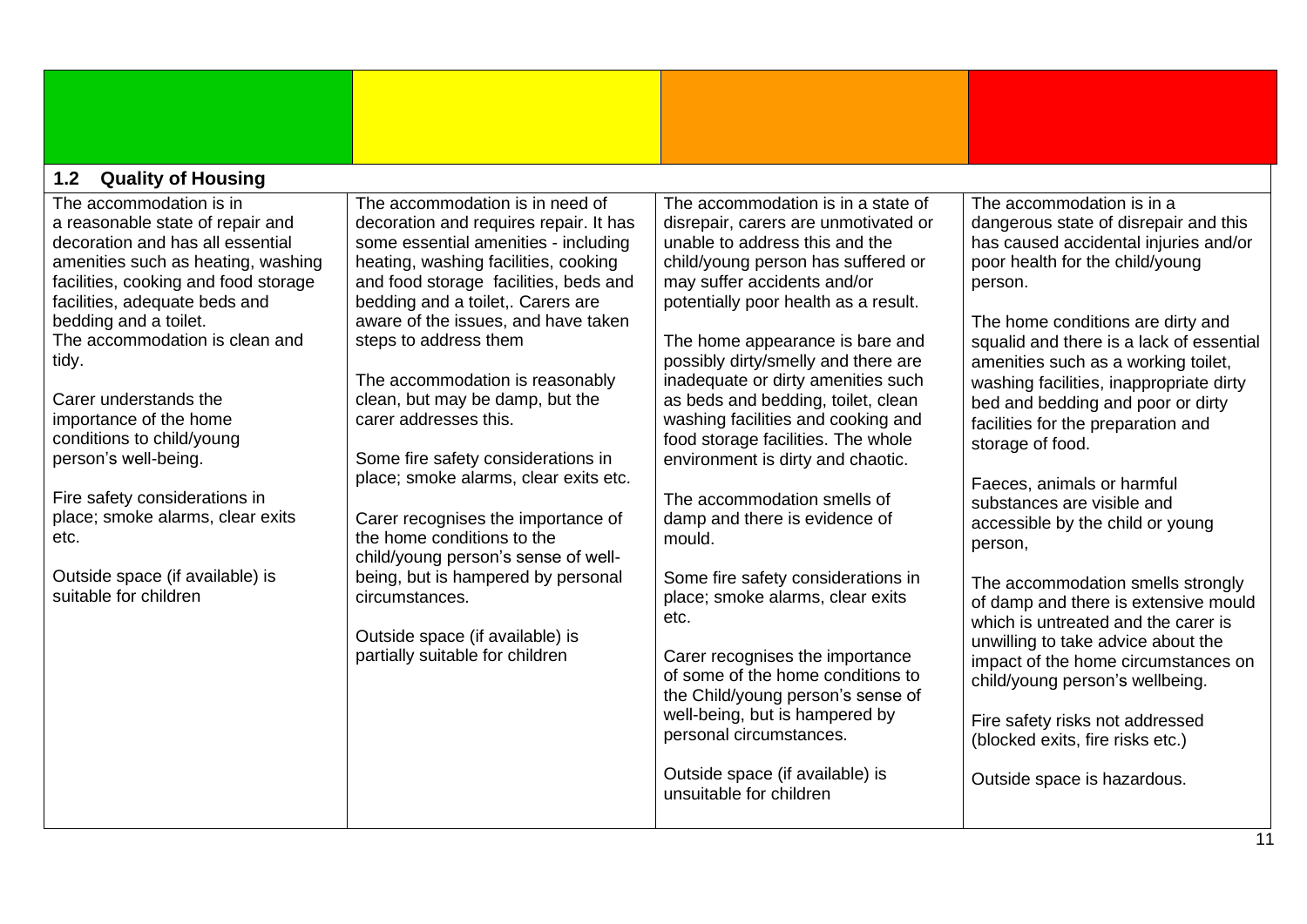<span id="page-11-1"></span><span id="page-11-0"></span>

| <b>Stability of Housing</b><br>1.3                                                                                                                                             |                                                                                                                                                                                                                                                                                      |                                                                                                                                                                                                                                                              |                                                                                                                                                                                                                                                                                                                                                                                                                                                                                 |
|--------------------------------------------------------------------------------------------------------------------------------------------------------------------------------|--------------------------------------------------------------------------------------------------------------------------------------------------------------------------------------------------------------------------------------------------------------------------------------|--------------------------------------------------------------------------------------------------------------------------------------------------------------------------------------------------------------------------------------------------------------|---------------------------------------------------------------------------------------------------------------------------------------------------------------------------------------------------------------------------------------------------------------------------------------------------------------------------------------------------------------------------------------------------------------------------------------------------------------------------------|
| Child/young person has stable<br>home environment without too<br>many moves (unless necessary).<br>Carer understands the<br>importance of stability for<br>child/young person. | Child/young person has a reasonably<br>stable home environment, but has<br>experienced house moves/ new<br>adults in the family home.<br>Carer recognises that this could<br>impact on child/young person, but<br>the carer's personal circumstances<br>occasionally impact on this. | Child/young person does not have a<br>stable home environment, and has<br>either experienced lots of moves<br>and/or lots of adults coming in and out<br>of the home for periods of time.<br>Carer does not accept the<br>importance of stability for child. | Child/young person experiences lots<br>of moves, staying with relatives or<br>friends at short notice (often in<br>circumstances of overcrowding<br>leading to children/young people<br>sleeping in unsuitable circumstances).<br>The home has a number of adults<br>coming and going.<br>Carer does not accept the<br>importance of stability for<br>child/impact of instability on the<br>child.<br>Child/young person does not<br>always know these adults who stay<br>over. |
| Child/young person's clothing/footwear<br>1.4                                                                                                                                  |                                                                                                                                                                                                                                                                                      |                                                                                                                                                                                                                                                              |                                                                                                                                                                                                                                                                                                                                                                                                                                                                                 |
| Child/young person has sufficient<br>clothing/footwear which is clean<br>and fits appropriately.<br>Child/young person is dressed<br>appropriately for the weather and         | Child/young person has<br>clothing/footwear which is appropriate,<br>but sometimes poorly fitting, unclean<br>and crumpled.<br>The carer gives consideration to the                                                                                                                  | Child/young person has<br>clothing/footwear which is dirty and<br>crumpled, in a poor state of repair<br>and not well fitting.<br>The child/young person lacks                                                                                               | Child/young person has<br>clothing/footwear which is filthy, ill-<br>fitting and smelly. The<br>clothing/footwear is usually<br>unsuitable for the weather.                                                                                                                                                                                                                                                                                                                     |
| carers are aware of the importance of<br>appropriate clothing/footwear for the<br>child/young person.                                                                          | appropriateness of clothing/footwear<br>to meet the needs of the Child/young<br>person, but their own personal<br>circumstances can get in the way.                                                                                                                                  | appropriate clothing for the weather<br>and does not have sufficient clothing<br>to allow for regular washing.<br>Carer(s) are indifferent to the<br>importance of appropriate                                                                               | Insufficient clothing/footwear.<br>Child/young person may sleep in day<br>clothing and is not provided with<br>clean clothing when they are soiled.                                                                                                                                                                                                                                                                                                                             |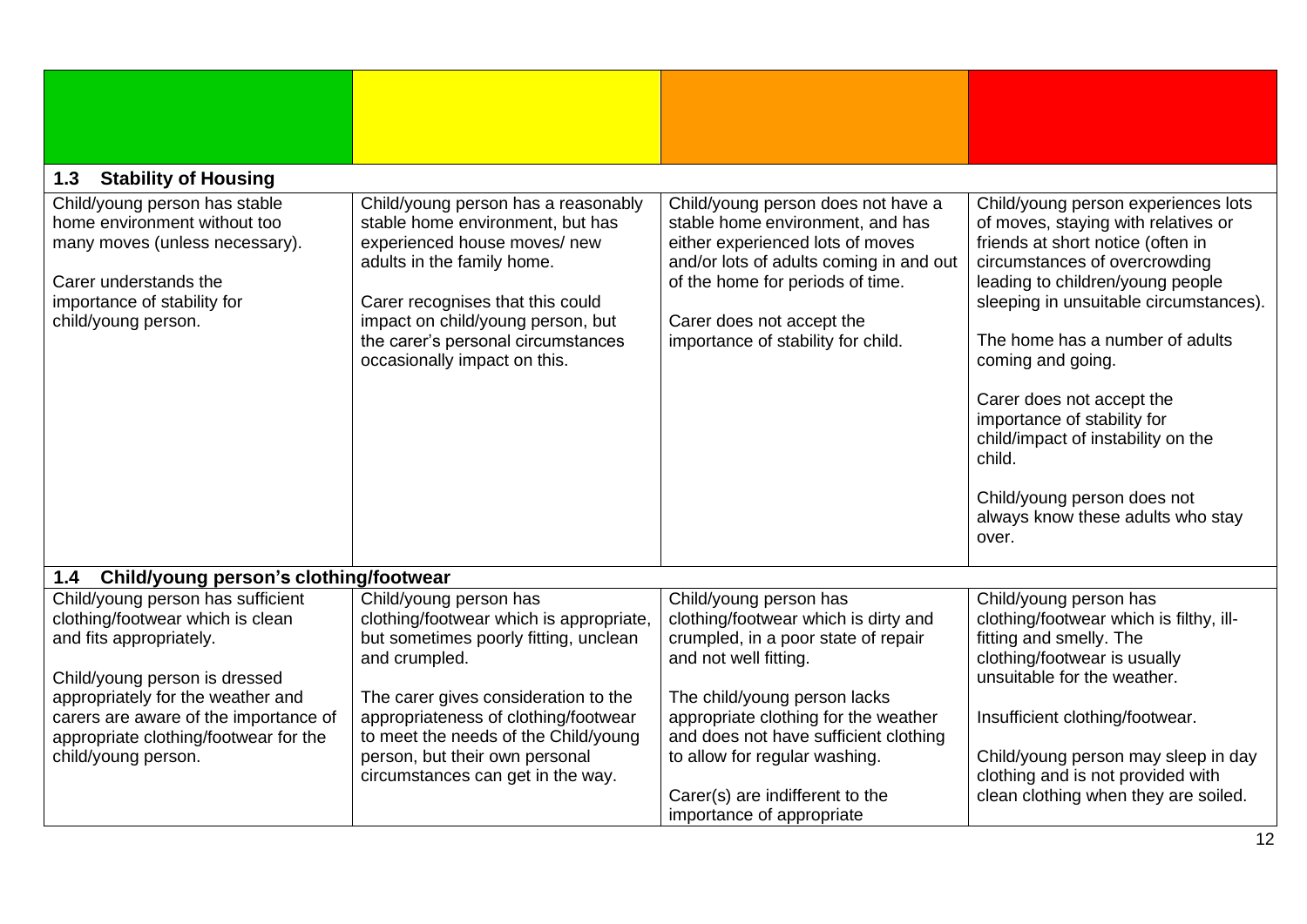<span id="page-12-1"></span><span id="page-12-0"></span>

|                                                                                                  |                                                                                                                       | clothing/footwear for the child/young<br>person.                                                                    | The carer is hostile to advice about<br>the need for appropriate<br>clothing/footwear for the wellbeing of<br>the child/young person. |
|--------------------------------------------------------------------------------------------------|-----------------------------------------------------------------------------------------------------------------------|---------------------------------------------------------------------------------------------------------------------|---------------------------------------------------------------------------------------------------------------------------------------|
| 1.5<br><b>Animals</b>                                                                            |                                                                                                                       |                                                                                                                     |                                                                                                                                       |
| Animals are well cared for and do<br>not present a danger to<br>children/young people or adults. | Animals look reasonably well cared<br>for, but contribute to a sense of<br>chaos in the house.                        | Animals not always well cared for or<br>ailments treated.<br>Presence of faeces or urine from                       | Animals not well cared for and<br>presence of faeces and urine in<br>living areas.                                                    |
| Children and young people are<br>encouraged to behave<br>appropriately towards animals.          | Animals present no dangers to<br>children, young people or adults and<br>any mistreating of animals is                | animals not treated appropriately and<br>animals not well trained.                                                  | Animals dangerous and<br>chaotically looked after.                                                                                    |
|                                                                                                  | addressed.                                                                                                            | The mistreatment of animals by<br>adults or children and young people<br>is not addressed.                          | Carers do not address the ill<br>treatment of animals by adults or<br>children and young people.                                      |
| <b>Hygiene</b><br>1.6                                                                            |                                                                                                                       |                                                                                                                     |                                                                                                                                       |
| The child/young person is clean and is<br>either given a bath/washed daily or                    | The child/young person is reasonably<br>clean, but the carer does not bath/wash                                       | The child/young person looks unclean<br>and is only occasionally bathed/                                            | The child/young person looks dirty,<br>and is not bathed or washed or                                                                 |
| given encouragement appropriate to<br>age and/or ability.                                        | the child/young person regularly and/or<br>the child/young person is not                                              | washed and is not given<br>encouragement appropriate to age                                                         | encouraged to do so.                                                                                                                  |
| The child/young person is                                                                        | consistently given encouragement<br>appropriate to age and/or ability.                                                | and/or ability.                                                                                                     | The child/young person does not<br>brush teeth or cannot do this                                                                      |
| encouraged/supported to brush their                                                              |                                                                                                                       | There is evidence that the child/young                                                                              | independently and is not supported.                                                                                                   |
| teeth and head lice, skin complaints<br>etc. are treated appropriately.                          | The child/young person does not<br>always clean their teeth, and head lice<br>and skin conditions etc. are treated in | person does not brush their teeth, and<br>that head lice and skin conditions etc.<br>are not treated appropriately. | Head lice and skin conditions are not<br>treated and become chronic.                                                                  |
| Nappy rash is treated appropriately.                                                             | an inconsistent way.                                                                                                  |                                                                                                                     | Carer does not address concerns                                                                                                       |
| Carers take an interest in the<br>child/young person's appearance.                               | Nappy rash is a problem, but parent<br>treats if given encouragement and                                              | Carer does not address concerns<br>about nappy rash and is indifferent to<br>concerns expressed by others.          | about nappy rash and is hostile to<br>concerns expressed by others.                                                                   |
|                                                                                                  | advice.                                                                                                               |                                                                                                                     | The carer is resistant to concerns                                                                                                    |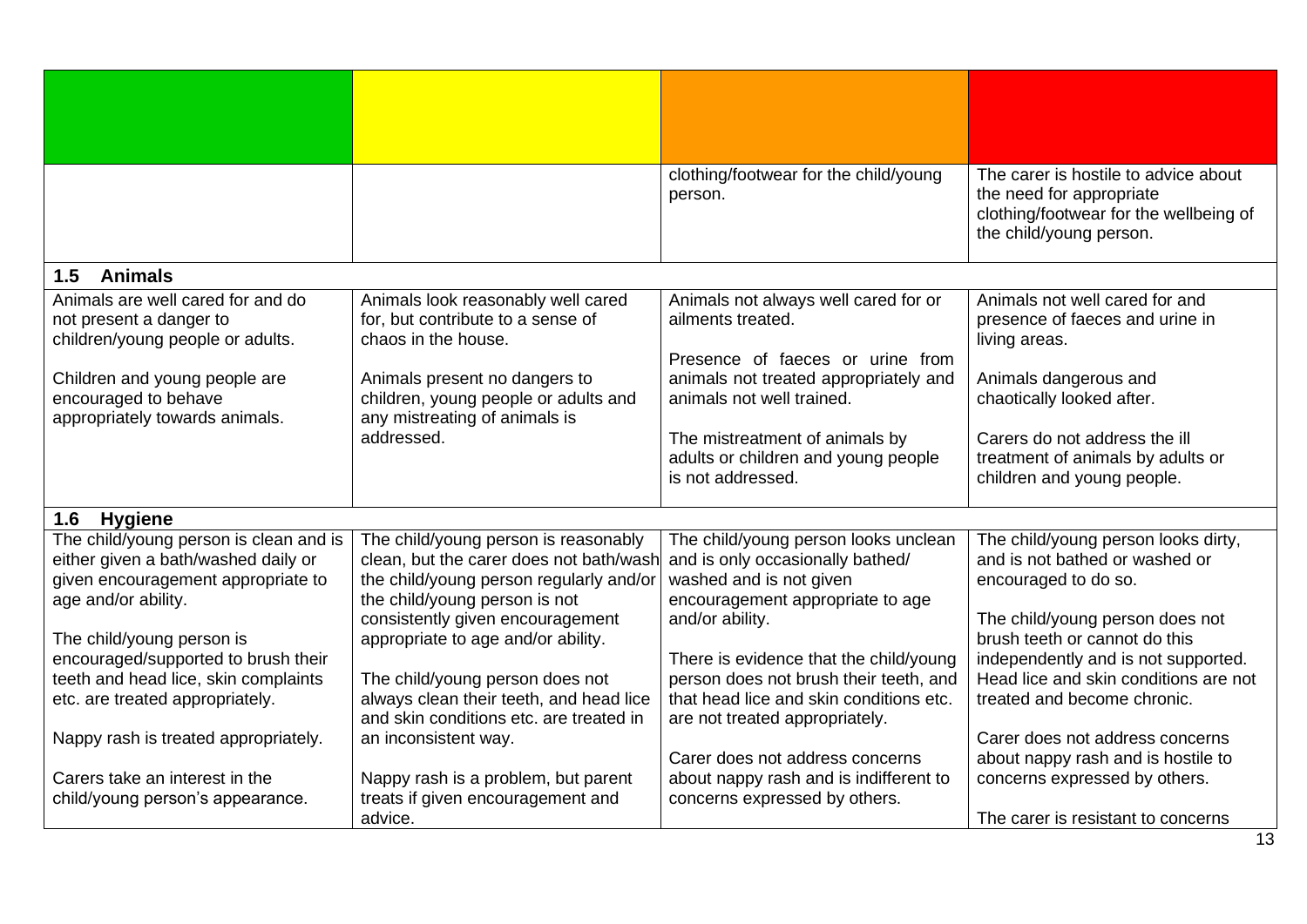<span id="page-13-1"></span><span id="page-13-0"></span>

| Access to appropriate                                              |                                                                               | Carers do not take an interest in                                           | expressed by others about the                                                 |
|--------------------------------------------------------------------|-------------------------------------------------------------------------------|-----------------------------------------------------------------------------|-------------------------------------------------------------------------------|
| hygiene/sanitary/continence products.                              |                                                                               | child/young person's appearance and                                         | child/young person's lack of hygiene.                                         |
|                                                                    |                                                                               | do not acknowledge the importance of<br>hygiene to the child/young person's | Suitable hygiene/sanitary/continence                                          |
|                                                                    |                                                                               | wellbeing                                                                   | products not available.                                                       |
|                                                                    |                                                                               |                                                                             |                                                                               |
| <b>HEALTH</b>                                                      |                                                                               |                                                                             |                                                                               |
| 2.1<br>Safe sleeping arrangements                                  |                                                                               |                                                                             |                                                                               |
| Carer has information on safe                                      | Carer has information on safe                                                 | Carer unaware of safe sleeping                                              | Carer indifferent about or resistant to                                       |
| sleeping and follows the guidelines.                               | sleeping, but does not always follow                                          | guidelines, even if they have been                                          | safe sleeping guidance. Sees it as                                            |
|                                                                    | guidelines, so bedding, temperature<br>or smoking may be a little chaotic and | provided.                                                                   | interference and does not take<br>account of beds and bedding, room           |
| There is suitable bedding and carers<br>having an awareness of the | carer may not be aware of sleeping                                            | Carer ignores advice about beds                                             | temperature, sleeping position of the                                         |
| importance of the room temperature,                                | position of the baby.                                                         | and bedding, room temperature,                                              | baby and adults smoke in the                                                  |
| sleeping position of the baby and                                  |                                                                               | sleeping position of the baby and                                           | household.                                                                    |
| carer does not smoke in household.                                 | Carer aware of the dangers of co-                                             | smoking.                                                                    |                                                                               |
|                                                                    | sleeping and recognises the dangers                                           |                                                                             | Carer unwilling to follow advice about                                        |
| Carer aware of guidance around safe                                | of drugs and alcohol by the carer on                                          | Carer does not recognise the risk of                                        | the impact of their drug and alcohol                                          |
| sleeping and recognises the<br>importance of the impact of alcohol | safe sleeping, but this is sometimes<br>inconsistently observed.              | co- sleeping or the impact of carer's<br>alcohol/drug use on safety.        | use on safe sleeping for the baby.                                            |
| and drugs on co-sleeping.                                          |                                                                               |                                                                             | Sleeping arrangements for                                                     |
|                                                                    | Sleeping arrangements for                                                     | Sleeping arrangements for children                                          | children/young people are not suitable                                        |
| There are appropriate sleeping                                     | children/young people can be a little                                         | are not suitable and carer is                                               | and carer is resistant to advice                                              |
| arrangements for children and                                      | chaotic.                                                                      | indifferent to advice regarding this.                                       | regarding this.                                                               |
| young people.                                                      |                                                                               |                                                                             |                                                                               |
| Suitable bed and specialist                                        |                                                                               | Carer not concerned about impact on                                         | Carer not concerned about impact on<br>child/young person or risks associated |
| equipment in place (if needed) and                                 |                                                                               | child/young person.                                                         | with this, such as witnessing adult                                           |
| maintained.                                                        |                                                                               | Poorly maintained bed and/or                                                | sexual behaviour.                                                             |
|                                                                    |                                                                               | specialist equipment.                                                       |                                                                               |
|                                                                    |                                                                               |                                                                             | Unsuitable bed and/or lack of                                                 |
|                                                                    |                                                                               |                                                                             | necessary specialist equipment.                                               |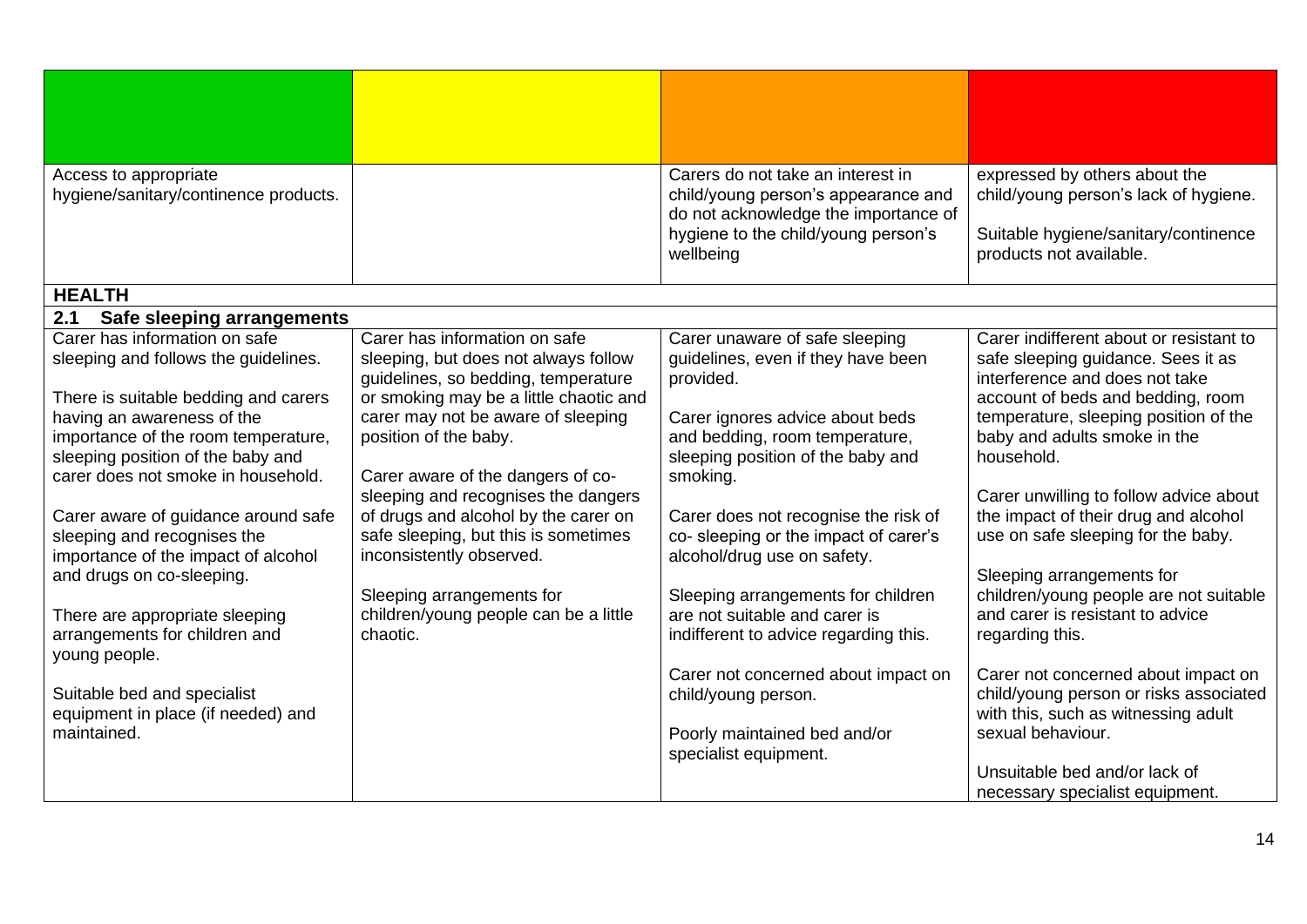<span id="page-14-0"></span>

| Seeking advice and intervention<br>2.2                                                                                                                                                                                                                                                                                                                                                           |                                                                                                                                                                                                                                                                                                                                                                                                                                                                                                                                                                                                                |                                                                                                                                                                                                                                                                                                                                                                                                                                                                                                                          |                                                                                                                                                                                                                                                                                                                                                                                                                                                                                                                                                                                                                                                                                                        |
|--------------------------------------------------------------------------------------------------------------------------------------------------------------------------------------------------------------------------------------------------------------------------------------------------------------------------------------------------------------------------------------------------|----------------------------------------------------------------------------------------------------------------------------------------------------------------------------------------------------------------------------------------------------------------------------------------------------------------------------------------------------------------------------------------------------------------------------------------------------------------------------------------------------------------------------------------------------------------------------------------------------------------|--------------------------------------------------------------------------------------------------------------------------------------------------------------------------------------------------------------------------------------------------------------------------------------------------------------------------------------------------------------------------------------------------------------------------------------------------------------------------------------------------------------------------|--------------------------------------------------------------------------------------------------------------------------------------------------------------------------------------------------------------------------------------------------------------------------------------------------------------------------------------------------------------------------------------------------------------------------------------------------------------------------------------------------------------------------------------------------------------------------------------------------------------------------------------------------------------------------------------------------------|
| Advice sought from professionals/<br>experienced adults on matters of<br>concern about child/young person's<br>health.<br>Appointments are made and<br>consistently brought to them.<br>Preventative care is carried out such<br>as dental/optical and all<br>immunisations are up to date.<br>Carer ensures child/young person<br>completes any agreed programme of<br>medication or treatment. | Advice is sought about<br>injury/illnesses, but this is<br>occasionally delayed or poorly<br>managed as a result of carer<br>difficulties.<br>Carer understands the importance<br>of routine care such as<br>optical/dental but is not always<br>consistent in keeping routine<br>appointments.<br>Immunisations are delayed, but<br>eventually completed.<br>Carer is inconsistent about ensuring<br>that the child/young person completes<br>any agreed programme of medication<br>or treatment, recognises the<br>importance to the child/young person<br>but personal circumstances can get in<br>the way. | The carer does not routinely seek<br>advice about childhood<br>injury/illnesses but does when<br>concerns are serious or when<br>prompted by others.<br>Child not consistently brought to<br>appointments such as health, dental<br>and optical. Immunisations not up to<br>date, even if a home appointment is<br>offered.<br>Carer does not ensure the<br>child/young person completes any<br>agreed programme of medication or<br>treatment and is indifferent to the<br>impact on child/young person's<br>wellbeing. | Carer does not attend to<br>childhood illnesses/injury, unless<br>severe or in an emergency.<br>Childhood illnesses allowed to<br>deteriorate before advice/care is<br>sought.<br>Carer resistant to taking advice from<br>others (professionals and family<br>members) to seek medical advice.<br>Child not brought to appointments such<br>as health, dental and optical,<br>immunisations not up to date, even if a<br>home appointment is offered.<br>Carer does not ensure that the<br>child/young person completes any<br>agreed programme of medication or<br>treatment and is resistant to advice<br>about this from others, and does not<br>recognise likely impact on<br>child/young person. |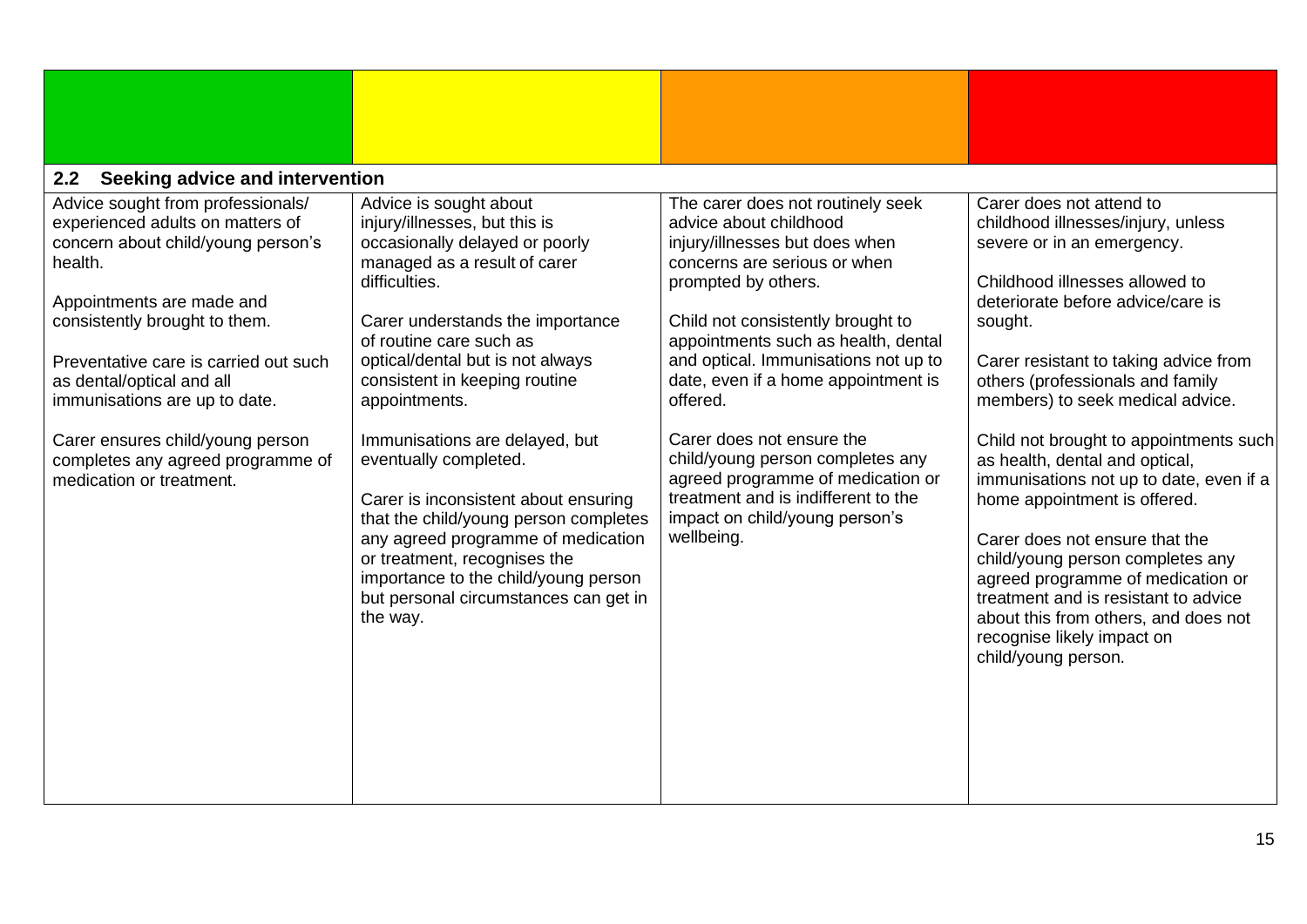<span id="page-15-0"></span>

| 2.3<br><b>Disability</b>                                                                                                                                                                                                                                                 |                                                                                                                                                                                                                                                                                                                                                                                                                                                                                                                      |                                                                                                                                                                                                                                                                                                                                                                                                                                                                                                           |                                                                                                                                                                                                                                                                                                                                                                                                                                                                                       |  |  |  |  |  |
|--------------------------------------------------------------------------------------------------------------------------------------------------------------------------------------------------------------------------------------------------------------------------|----------------------------------------------------------------------------------------------------------------------------------------------------------------------------------------------------------------------------------------------------------------------------------------------------------------------------------------------------------------------------------------------------------------------------------------------------------------------------------------------------------------------|-----------------------------------------------------------------------------------------------------------------------------------------------------------------------------------------------------------------------------------------------------------------------------------------------------------------------------------------------------------------------------------------------------------------------------------------------------------------------------------------------------------|---------------------------------------------------------------------------------------------------------------------------------------------------------------------------------------------------------------------------------------------------------------------------------------------------------------------------------------------------------------------------------------------------------------------------------------------------------------------------------------|--|--|--|--|--|
| Carer positive about child/young<br>person's identity and values him/her.<br>Carer meets needs relating to<br>child/young person's disability.<br>Carer is proactive in seeking<br>appointments and advice and<br>advocating for the child/young<br>person's well-being. | Carer does not always value<br>child/young person and allows<br>issues of disability to impact on<br>feelings towards the child<br>child/young person.<br>Carer is inconsistent in meeting the<br>needs relating to child child/young<br>person's disability, but does<br>recognise the importance to the<br>child/young person but personal<br>circumstances get in the way.<br>Carer accepts advice and support but<br>is not proactive in seeking advice and<br>support around the child/young<br>person's needs. | Carer shows anger and frustration at<br>child/young person's disability. Often<br>blaming the child and not recognising<br>identity.<br>Carer does not ensure needs<br>relating to child/young person's<br>disability are being met, and there is<br>significant minimisation of child<br>child/young person's health needs.<br>The carer does not seek or accept<br>advice and support around the child<br>child/young person's needs, and is<br>indifferent to the impact on the<br>child/young person. | Carer does not recognise<br>child/young person's identity and is<br>negative about child/young person<br>as a result of the disability.<br>Carer does not meet the needs<br>relating to child/young person's<br>disability, which leads to<br>deterioration of the child/young<br>person's well-being.<br>Carer refuses to follow instructions to<br>seek help for the child/young person,<br>and is resistant to any advice or<br>support around child/young person's<br>disability. |  |  |  |  |  |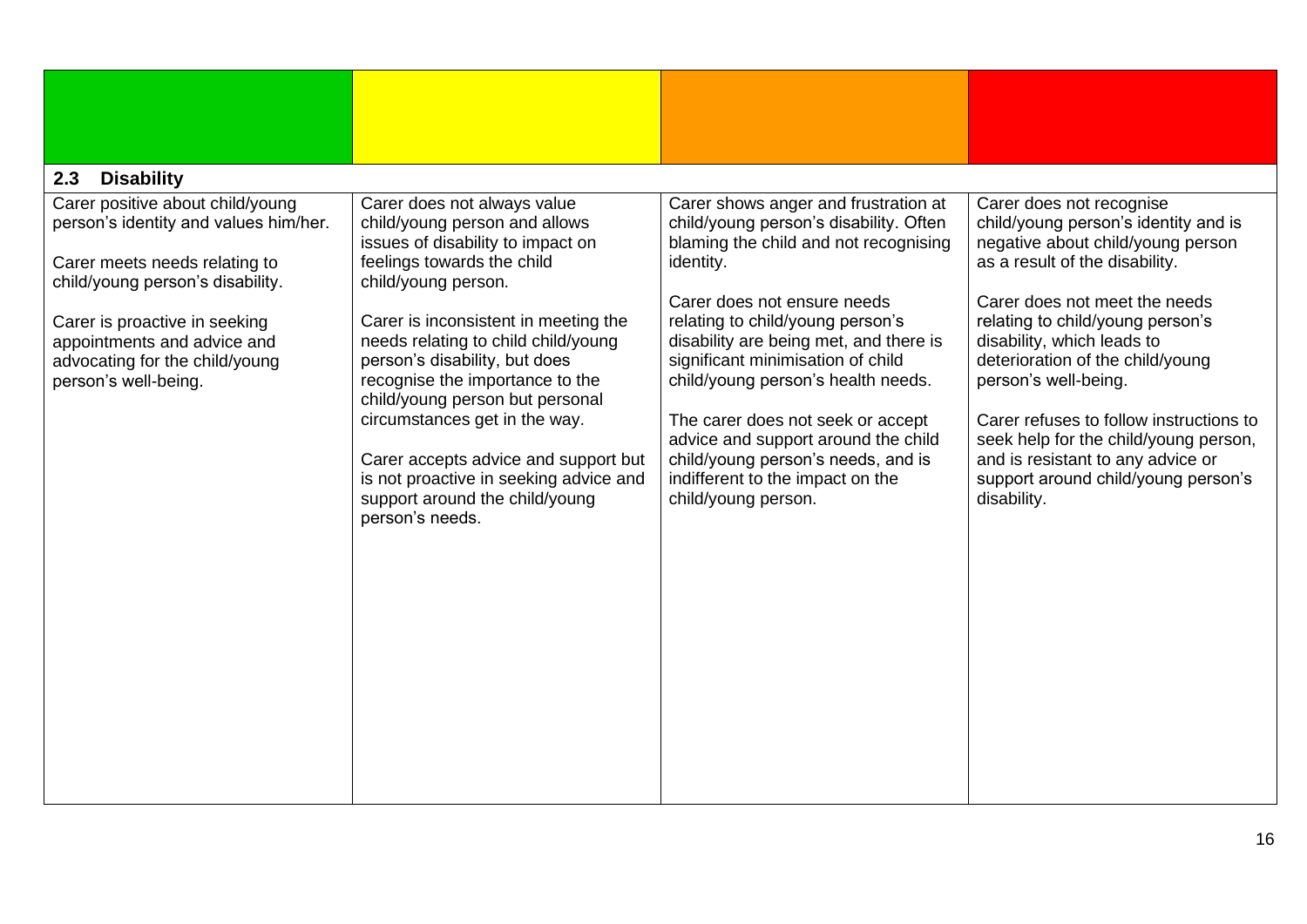<span id="page-16-2"></span><span id="page-16-1"></span><span id="page-16-0"></span>

| <b>SAFETY &amp; SUPERVISION</b>                                                                                                                                                                                                                                           |                                                                                                                                                                                                                                                                                                                                     |                                                                                                                                                                                                                                                                                                                                                                                 |                                                                                                                                                                                                                                                                                                                |
|---------------------------------------------------------------------------------------------------------------------------------------------------------------------------------------------------------------------------------------------------------------------------|-------------------------------------------------------------------------------------------------------------------------------------------------------------------------------------------------------------------------------------------------------------------------------------------------------------------------------------|---------------------------------------------------------------------------------------------------------------------------------------------------------------------------------------------------------------------------------------------------------------------------------------------------------------------------------------------------------------------------------|----------------------------------------------------------------------------------------------------------------------------------------------------------------------------------------------------------------------------------------------------------------------------------------------------------------|
| 3.1                                                                                                                                                                                                                                                                       | Safety awareness and prevention of harm (both in the home and outside)                                                                                                                                                                                                                                                              |                                                                                                                                                                                                                                                                                                                                                                                 |                                                                                                                                                                                                                                                                                                                |
| Carer aware of safety issues and<br>there is evidence of safety<br>equipment use and maintenance.                                                                                                                                                                         | Carer is aware of safety issues, but is<br>inconsistent in use and maintenance<br>of safety equipment, and allows<br>personal circumstances to get in the<br>way of consistency.                                                                                                                                                    | The carer does not recognise<br>dangers to child/young person and<br>there is a lack of safety equipment,<br>and evidence of daily dangers to the<br>child/young person.<br>Carer indifferent to advice about this<br>and does not recognise or<br>acknowledge the impact on the<br>child/young person.                                                                         | Carer does not recognise dangers to<br>the child/young person's safety and is<br>resistant to advice regarding this, does<br>not recognise the importance to the<br>child/young person, and can hold<br>child/young person responsible for<br>accidents and injuries.                                          |
|                                                                                                                                                                                                                                                                           |                                                                                                                                                                                                                                                                                                                                     | 3.2 Supervision of the child/young person (including digital technology /exposure to appropriate material)                                                                                                                                                                                                                                                                      |                                                                                                                                                                                                                                                                                                                |
| Appropriate supervision is provided<br>in line with age and stage of<br>development.<br>Carer recognises the importance<br>of appropriate supervision to<br>child/young person's well-being.<br>Parent/child/young person always<br>aware of each other's<br>whereabouts. | Variable supervision is provided<br>both indoors and outdoors, but<br>carer does intervene where there<br>is imminent danger.<br>Carer does not always know where<br>child is and inconsistent awareness of<br>safety issues when child/young<br>person away from home.<br>Shows concern about when<br>child/young person should be | There is very little supervision indoors<br>or outdoors and carer does not always<br>respond after accidents.<br>There is a lack of concern about<br>where child/young person is or who<br>they are with and the carer is<br>inconsistently concerned about lack of<br>return home or late nights.<br>Carer indifferent to importance of<br>supervision and to advice regarding | Complete lack of supervision.<br>Young children contained in car<br>seats/pushchairs for long periods of<br>time.<br>The carers are indifferent to<br>whereabouts of child/young person,<br>and often do not know where<br>child/young person is or who they are<br>with, and are oblivious to any<br>dangers. |
|                                                                                                                                                                                                                                                                           | home.<br>Carer aware of the importance of<br>supervision, but does allow<br>personal circumstances to impact<br>on consistency.                                                                                                                                                                                                     | this from others.                                                                                                                                                                                                                                                                                                                                                               | There are no boundaries about when to<br>come home or late nights.<br>Carer resistant to advice from others<br>regarding appropriate supervision and                                                                                                                                                           |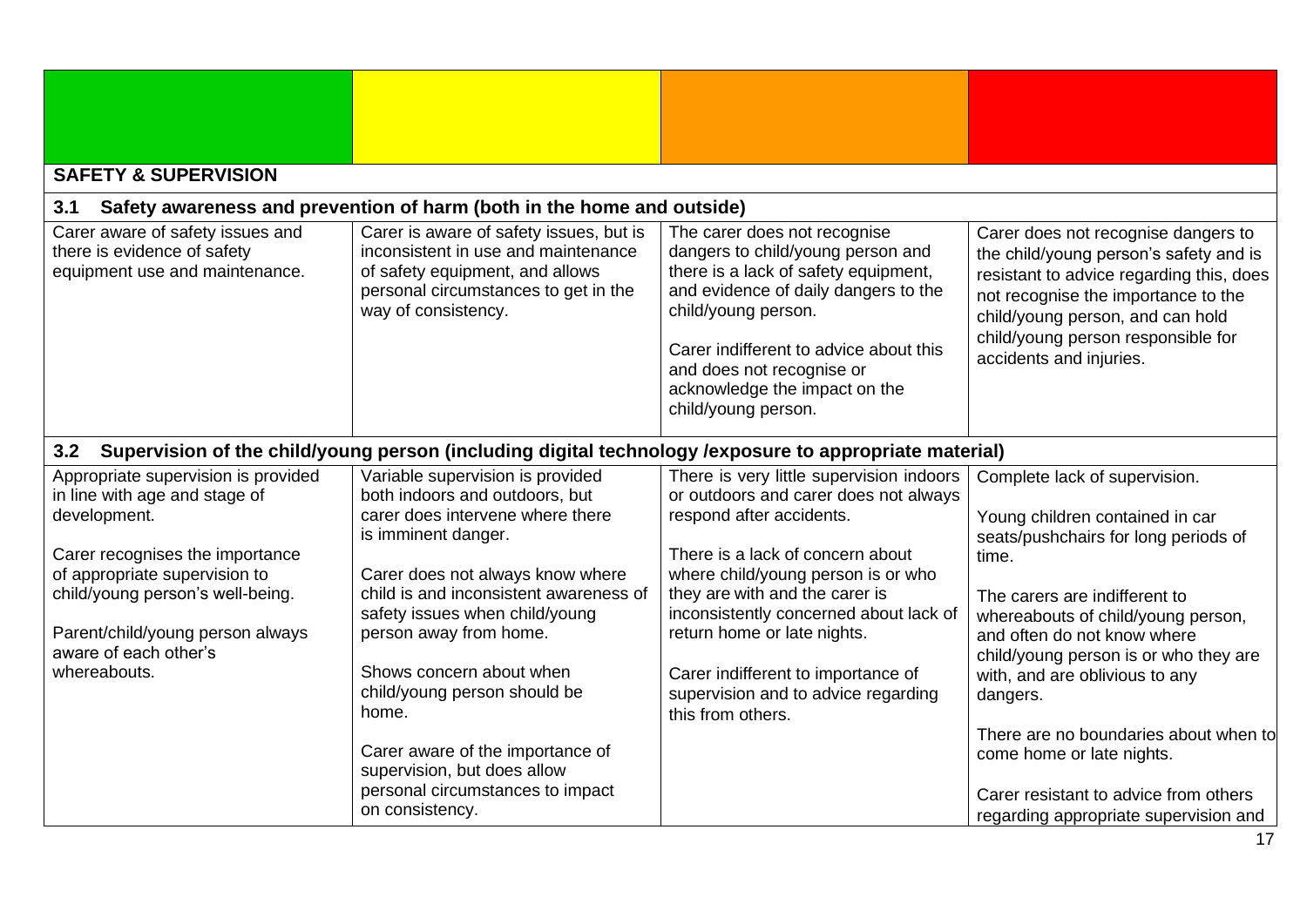<span id="page-17-1"></span><span id="page-17-0"></span>

|                                                                          | Parents unsure of child/young<br>person's whereabouts.          |                                                                                  | does not recognise the potential impact<br>on children's wellbeing. |
|--------------------------------------------------------------------------|-----------------------------------------------------------------|----------------------------------------------------------------------------------|---------------------------------------------------------------------|
| 3.3<br>Handling of baby / response to baby                               |                                                                 |                                                                                  |                                                                     |
| Carer responds appropriately to the                                      | The carer is not always consistent in                           | Carer does not recognise the                                                     | Carer does not respond to the needs                                 |
| baby's needs and is careful whilst                                       | their responses to the baby's needs,                            | importance of responding consistently                                            | of the baby and only addresses                                      |
| handling and laying the baby down,                                       | because their own circumstances get                             | to the needs of the baby.                                                        | issues when carer chooses to do so.                                 |
| frequently checks if unattended.                                         | in the way. Carer does not always                               |                                                                                  |                                                                     |
|                                                                          | handle the baby securely and is                                 | Continues to handle the baby                                                     | There is dangerous handling and the                                 |
| Carer spends time with baby, cooing<br>and smiling, holding and behaving | inconsistent in supervision.                                    | insecurely even after advice has been<br>provided. Baby is left unattended (e.g. | baby is left dangerously unattended.                                |
| warmly.                                                                  | Carer spends some time with the                                 | bottle left in the mouth).                                                       | The baby is strapped into a car seat or                             |
|                                                                          | baby, cooing and smiling, but is led                            |                                                                                  | some other piece of equipment for                                   |
|                                                                          | by baby's moods, and so responds                                | Carer does not spend time with baby,                                             | long periods and lacks adult attention                              |
|                                                                          | negatively if baby unresponsive.                                | cooing or smiling, and does not                                                  | and contact.                                                        |
|                                                                          |                                                                 | recognise importance of comforting                                               |                                                                     |
|                                                                          |                                                                 | baby when distressed.                                                            | Carer resistant to advice to pick                                   |
|                                                                          |                                                                 |                                                                                  | baby up, and provide comfort and<br>attention. Carer does not       |
|                                                                          |                                                                 |                                                                                  | recognise importance to baby.                                       |
|                                                                          |                                                                 |                                                                                  |                                                                     |
| 3.4 Care by others                                                       |                                                                 |                                                                                  |                                                                     |
| Carer ensures that Child / young                                         | Baby, toddler or young child is                                 | Baby toddler or young child is left in                                           | Carer leaves baby toddler or young                                  |
| person has suitable levels of                                            | occasionally in the care of an older                            | the care of another child who does                                               | child with no supervision.                                          |
| supervision for their age, need and                                      | child who has the necessary maturity                            | not have necessary maturity or                                                   |                                                                     |
| ability.                                                                 | and responsibility.                                             | responsibility.                                                                  | Child / young person who isn't able                                 |
|                                                                          |                                                                 |                                                                                  | to look after themselves, is left on                                |
| Carer allows Child / young person age<br>and developmentally appropriate | Carer inconsistent in raising the                               | Baby toddler or young child is left in                                           | their own.                                                          |
| opportunities and encouragement to                                       | importance of a child/young person                              | the care of an unsuitable and / or                                               |                                                                     |
| learn independence skills (i.e. Use                                      | keeping themselves safe from<br>others and provides some advice | dangerous adult.                                                                 | Child under 16 years old is left alone                              |
| public transport, walk to school, visit                                  |                                                                 |                                                                                  | overnight.                                                          |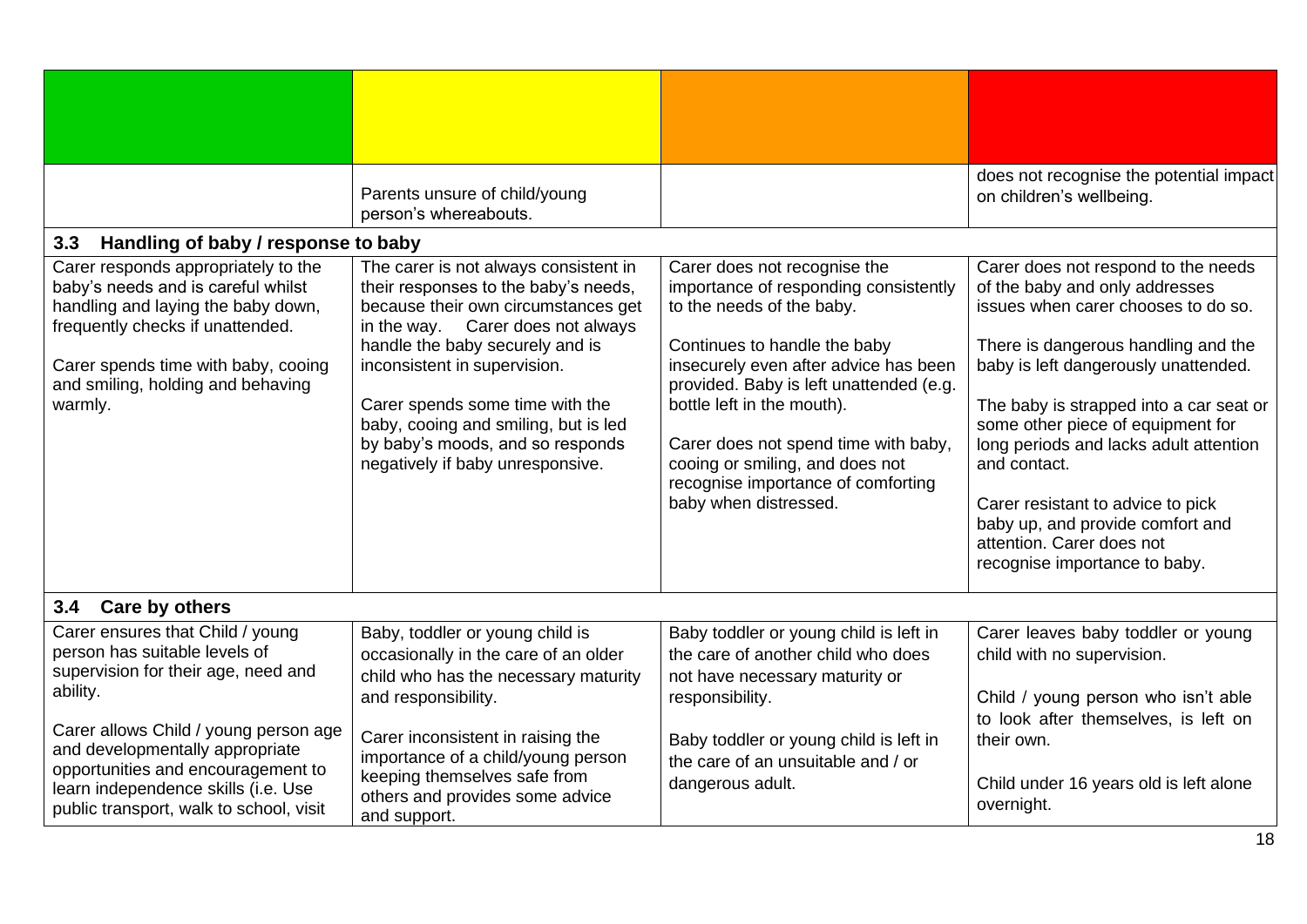| friends or relatives alone). | Carer aware of the importance of<br>safe care, but sometimes is<br>inconsistent because of own<br>personal circumstance. | Child / young person is left in the<br>care of someone they do not know.<br>Child/young person found wandering<br>and/or locked out.<br>Carer does not raise awareness of the<br>importance of child/young person<br>keeping themselves safe from others<br>and provides no advice and support.<br>Carer is indifferent to the importance<br>of safe care of the child/young person<br>and leaves the child/young person<br>with unsuitable or potentially harmful<br>adults and does not recognise the<br>potential risks to the child/young<br>person. | Child /young person often found<br>wandering and/or locked out.<br>Carer does not provide any advice<br>about keeping safe, and may put adult<br>dangers in the way of the child/young<br>person.<br>Carer resistant to advice or<br>professional challenge about giving<br>safe care and impact of children/young<br>people being left with unsuitable and/or<br>unsuitable or dangerous adults.<br>Carer does not let child / young person<br>know how long they will be out.<br>Carer does not give consideration to<br>the age, developmental maturity or the<br>wishes and feeling of the child / young<br>person (i.e. young person who is<br>frightened of being in the house alone<br>continues to be left) |
|------------------------------|--------------------------------------------------------------------------------------------------------------------------|----------------------------------------------------------------------------------------------------------------------------------------------------------------------------------------------------------------------------------------------------------------------------------------------------------------------------------------------------------------------------------------------------------------------------------------------------------------------------------------------------------------------------------------------------------|---------------------------------------------------------------------------------------------------------------------------------------------------------------------------------------------------------------------------------------------------------------------------------------------------------------------------------------------------------------------------------------------------------------------------------------------------------------------------------------------------------------------------------------------------------------------------------------------------------------------------------------------------------------------------------------------------------------------|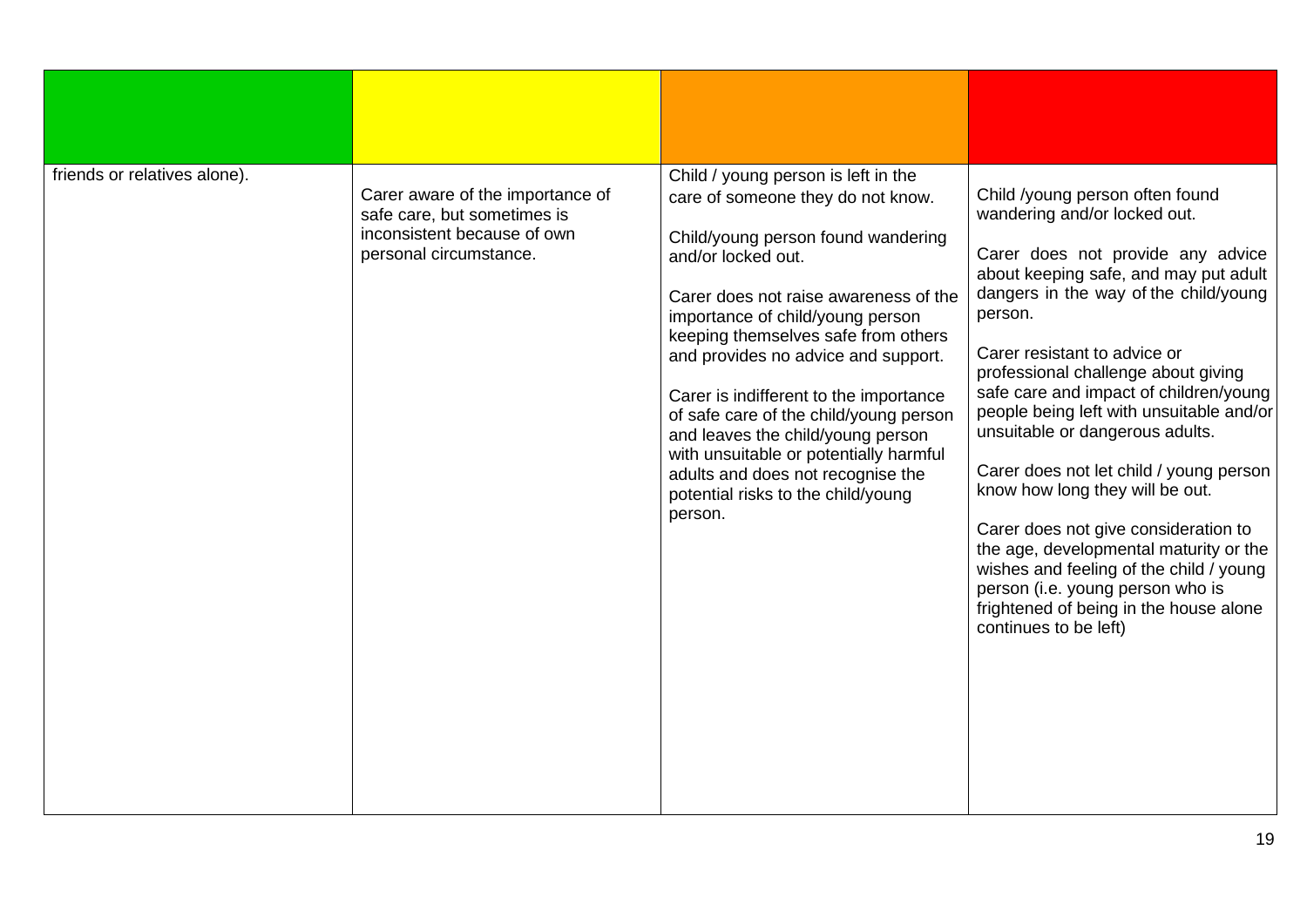<span id="page-19-0"></span>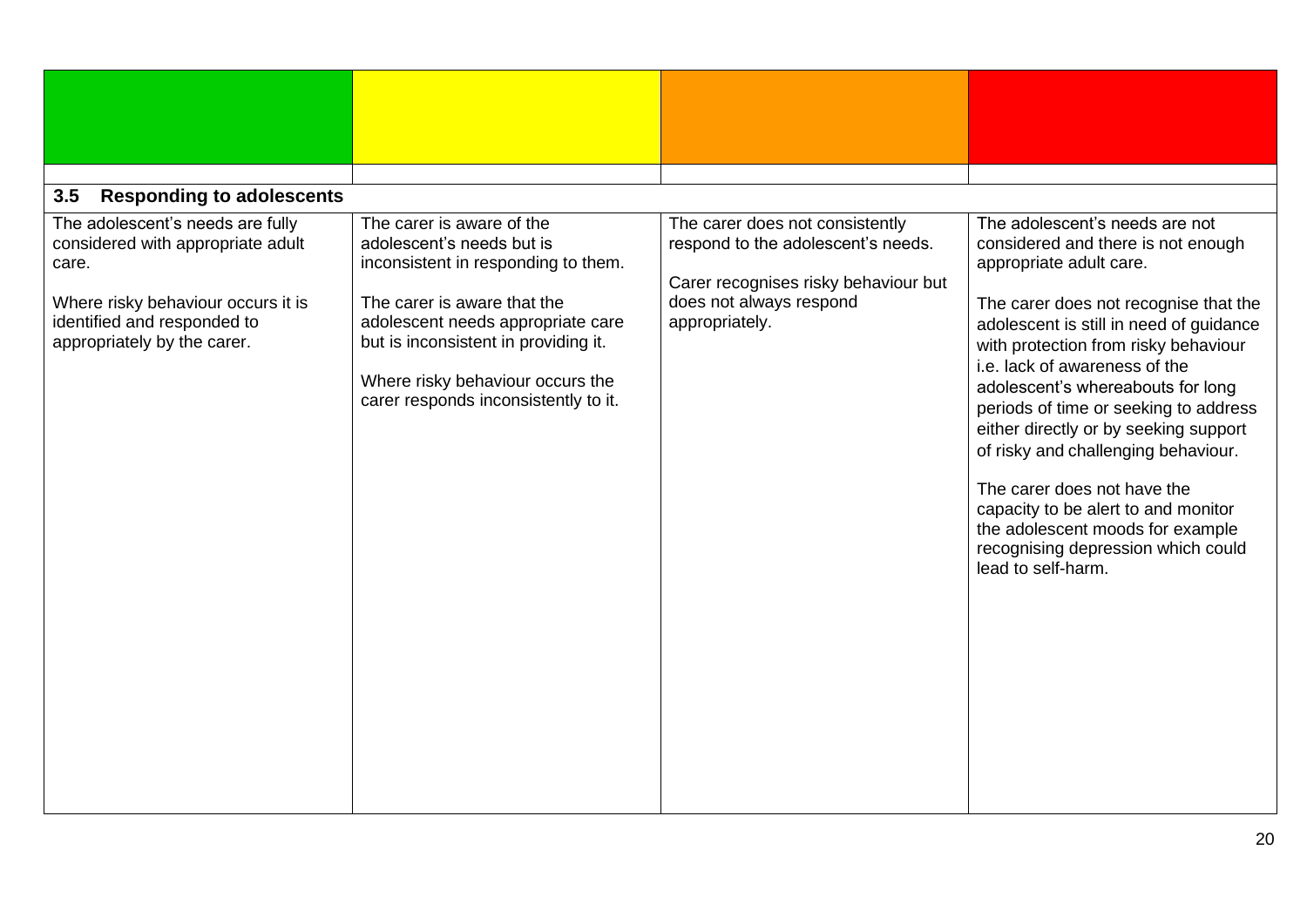<span id="page-20-1"></span><span id="page-20-0"></span>

| <b>LOVE AND CARE</b>                                                                                                                  |                                                                                                                                                                                           |                                                                                                                                                                                       |                                                                                                                                                                        |
|---------------------------------------------------------------------------------------------------------------------------------------|-------------------------------------------------------------------------------------------------------------------------------------------------------------------------------------------|---------------------------------------------------------------------------------------------------------------------------------------------------------------------------------------|------------------------------------------------------------------------------------------------------------------------------------------------------------------------|
| Parent/carer's response to the child<br>4.1                                                                                           |                                                                                                                                                                                           |                                                                                                                                                                                       |                                                                                                                                                                        |
| Carer talks warmly about the<br>child/young person and is able to<br>praise and give appropriate emotional<br>reward.                 | Carer talks kindly about the<br>child/young person and is positive<br>about achievements most of the time<br>but allows their own difficulties to                                         | Carer does not speak warmly about<br>the child/young person and is<br>indifferent to the child/young person's<br>achievements.                                                        | Carer speaks coldly and harshly<br>about child/young person and<br>does not provide any reward or<br>praise and is ridiculing of the<br>child/young person when others |
| The carer values the child/young<br>person's identity and seeks to<br>ensure child/young person develops<br>a positive sense of self. | impact.<br>Carer recognises that praise and<br>reward are important but is<br>inconsistent in this.                                                                                       | Carer does not provide praise or<br>reward and is dismissive of praise from<br>others.                                                                                                | praise.<br>Carer is resistant to advice about the<br>importance of praise and reward to the<br>child/young person.                                                     |
| Carer responds appropriately to<br>child's needs for physical care and<br>positive interaction.<br>The emotional response of the      | Carer recognises child/young<br>person's identity and is aware of the<br>importance of ensuring child/young<br>person develops a positive sense of<br>self, but sometimes allows personal | Carer does not recognise the<br>child/young person's identity and is<br>indifferent to the importance of<br>ensuring that the child/young person<br>develops a positive sense of self | Carer hostile to the child/young<br>person's identity and to the<br>importance of ensuring that the child<br>develops a positive sense of self.                        |
| carer is one of warmth.<br>Child/young person is listened to<br>and carer responds appropriately.                                     | circumstances to impact on this.<br>Child/young person is main initiator of<br>physical interaction with carer who                                                                        | Carer seldom initiates interactions with<br>the child/young person and carer is<br>indifferent if child/young person<br>attempts to engage for pleasure, or                           | Carer does not show any warmth or<br>physical affection to the child/young<br>person and responds negatively to<br>overtures for warmth and care.                      |
| Child/young person is happy to seek<br>physical contact and care.<br>Carer responds appropriately if child                            | responds inconsistently or passively<br>to these overtures.<br>Child/young person not always<br>listened to and carer angry if child                                                      | seek physical closeness.<br>Emotional response is sometimes brisk<br>or flat and lacks warmth.                                                                                        | Responds aggressively or dismissively<br>if child/young person distressed or hurt.                                                                                     |
| distressed or hurt.<br>Carer understands the importance of<br>consistent demonstrations of love and<br>care.                          | seeks comfort through negative<br>emotions such as crying.<br>Does not always respond<br>appropriately if child/young person<br>distressed or hurt.                                       | Can respond aggressively or<br>dismissively if child distressed or hurt.<br>Carer indifferent to advice about the<br>importance of love and care to the                               | Carers will respond to incidents of<br>harm if they consider themselves to<br>be at risk of involvement with the<br>authorities.                                       |
|                                                                                                                                       |                                                                                                                                                                                           | child/young person.                                                                                                                                                                   | The emotional response of                                                                                                                                              |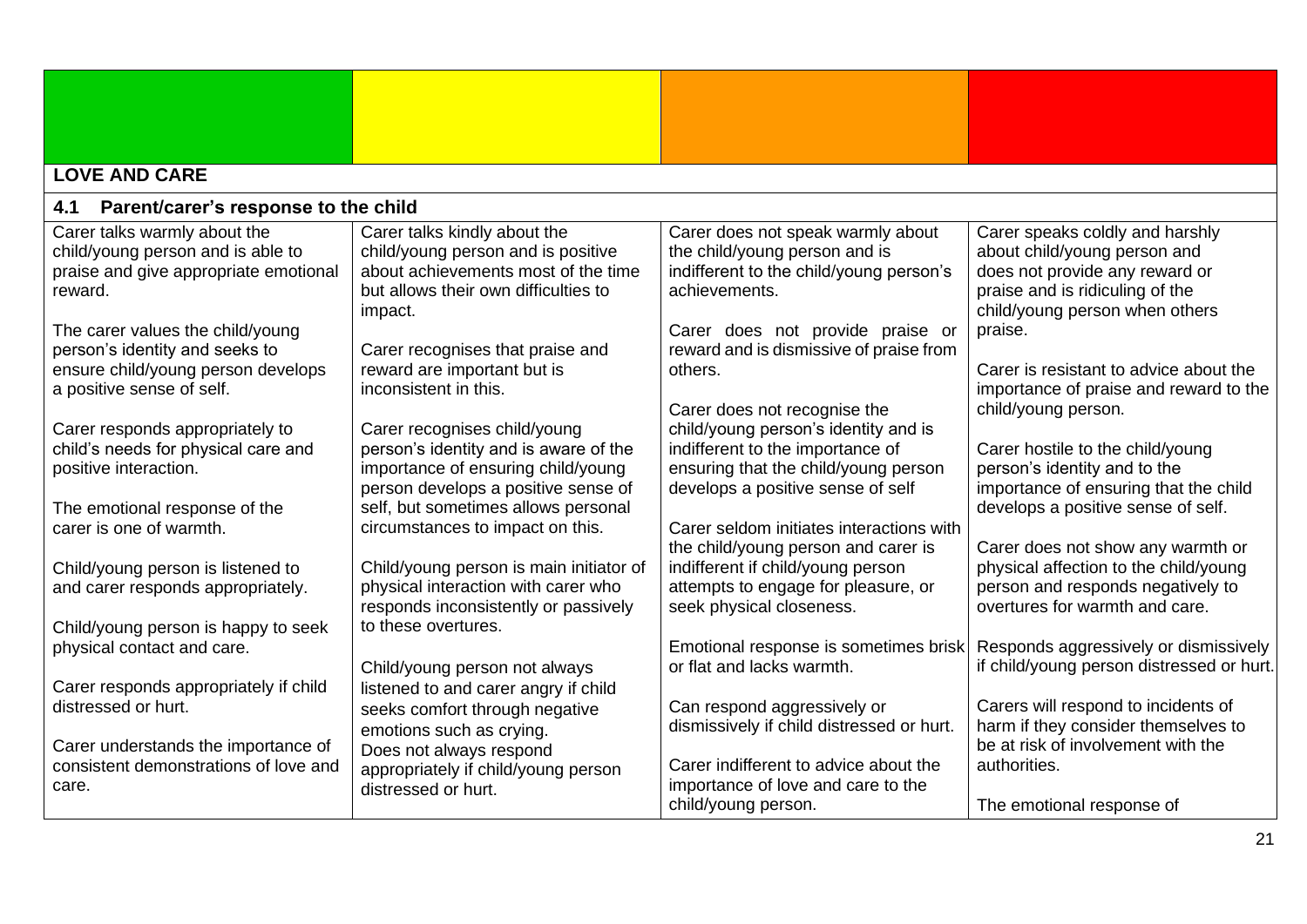<span id="page-21-0"></span>

| Carer understands the importance of<br>demonstrations of love and care, but<br>own circumstances and difficulties                                                                                                                                                                 |                                                                                                                                                                                                                                                                                                                                                                 | carers is harsh, critical and<br>lacking in any warmth.                                                                                                                                                                                                                                                     |
|-----------------------------------------------------------------------------------------------------------------------------------------------------------------------------------------------------------------------------------------------------------------------------------|-----------------------------------------------------------------------------------------------------------------------------------------------------------------------------------------------------------------------------------------------------------------------------------------------------------------------------------------------------------------|-------------------------------------------------------------------------------------------------------------------------------------------------------------------------------------------------------------------------------------------------------------------------------------------------------------|
| sometimes get in the way.                                                                                                                                                                                                                                                         |                                                                                                                                                                                                                                                                                                                                                                 | Carer hostile to advice about the<br>importance of responding appropriately<br>to the child/young person.                                                                                                                                                                                                   |
|                                                                                                                                                                                                                                                                                   |                                                                                                                                                                                                                                                                                                                                                                 |                                                                                                                                                                                                                                                                                                             |
| Carer provides inconsistent<br>boundaries and uses mild physical<br>and moderate other sanctions.<br>The carer recognises the importance<br>of setting boundaries for the<br>child/young person, but is<br>inconsistent because of own<br>personal circumstances or difficulties. | Carer provides few boundaries, and<br>is harsh and critical when responding<br>to the child/young person's behaviour<br>and uses physical sanctions and<br>severe other sanctions.<br>child<br>hold<br>Carer can<br>responsible<br>for<br>their<br>behaviour.<br>Carer indifferent to advice about the<br>need for more appropriate methods of<br>disciplining. | Carer provides no boundaries for the<br>child and treats the child/young person<br>harshly and cruelly, when responding<br>to their behaviour.<br>Carer uses physical<br>chastisement and harsh other<br>methods of discipline.<br>Carer hostile to advice about<br>appropriate methods of<br>disciplining. |
|                                                                                                                                                                                                                                                                                   |                                                                                                                                                                                                                                                                                                                                                                 |                                                                                                                                                                                                                                                                                                             |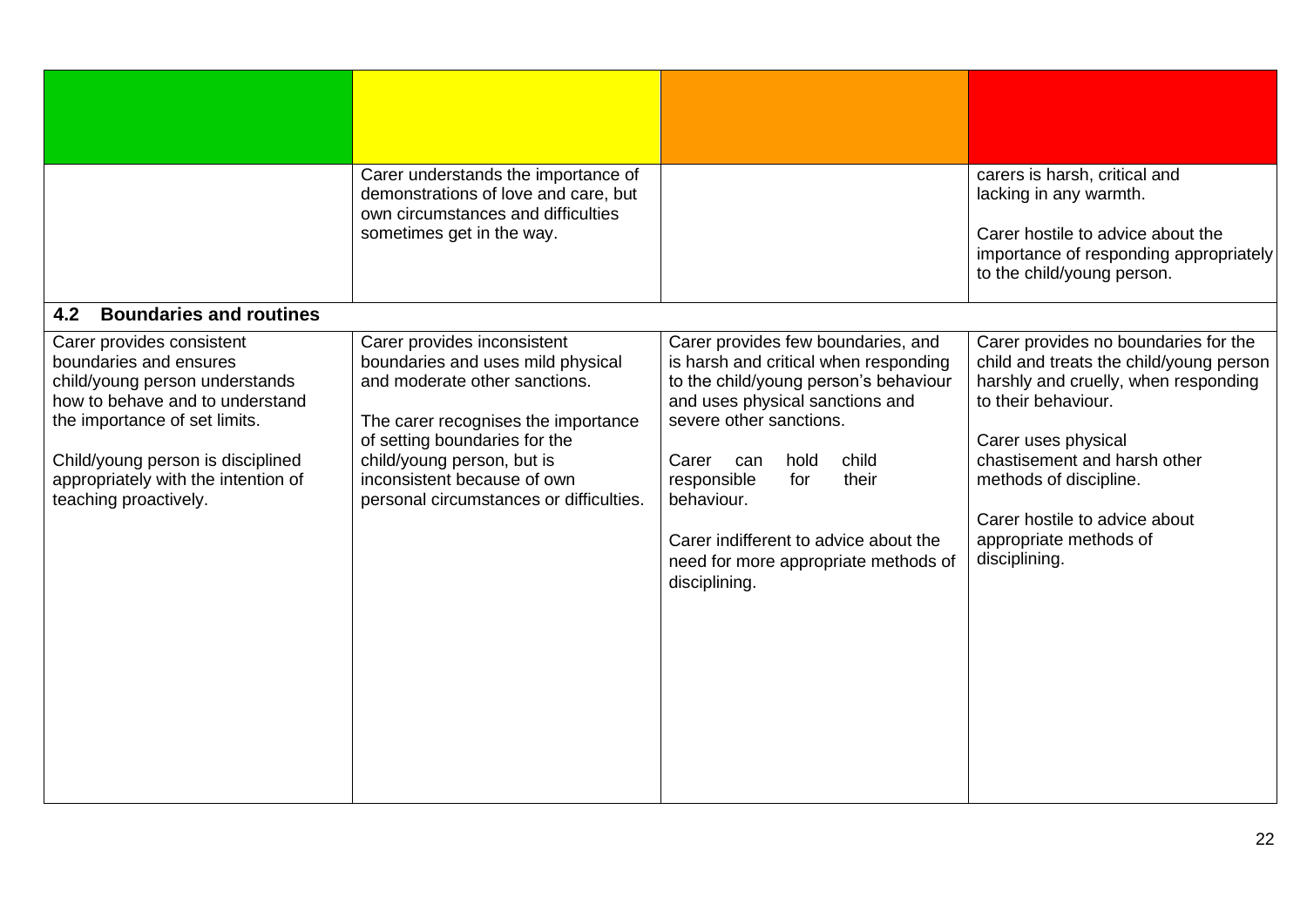<span id="page-22-2"></span><span id="page-22-1"></span><span id="page-22-0"></span>

| Young carers and household responsibilities<br>4.3                                                                                                                                                                                                                          |                                                                                                                                                                                                                                                                |                                                                                                                                                                            |                                                                                                                                                                                                                                                                                                                                                                                                                                         |
|-----------------------------------------------------------------------------------------------------------------------------------------------------------------------------------------------------------------------------------------------------------------------------|----------------------------------------------------------------------------------------------------------------------------------------------------------------------------------------------------------------------------------------------------------------|----------------------------------------------------------------------------------------------------------------------------------------------------------------------------|-----------------------------------------------------------------------------------------------------------------------------------------------------------------------------------------------------------------------------------------------------------------------------------------------------------------------------------------------------------------------------------------------------------------------------------------|
| Child/young person contributes to<br>household tasks as would be<br>expected for age and stage of<br>development.<br>Does not take on additional caring<br>responsibilities.<br>Carer recognises the importance<br>of appropriateness regarding<br>caring responsibilities. | Child/young person has some<br>additional responsibilities within<br>household. These are manageable<br>for age and stage of development<br>and do not interfere with child/young<br>person's education and interfere<br>minimally with leisure opportunities. | Child/young person has onerous<br>caring responsibilities that interfere<br>with education/leisure opportunities.<br>Carer indifferent to impact on<br>child/young person. | Child/young person has caring<br>responsibilities which are<br>inappropriate and significantly<br>impact on child/young person's<br>education/leisure opportunities.<br>This may include age inappropriate<br>tasks, and /or intimate care.<br>The impact on the child/young<br>person's well-being is not<br>understood or acknowledged.<br>Carer is resistant to advice<br>about the inappropriateness of<br>caring responsibilities. |
| <b>Adult behaviour</b><br>4.4                                                                                                                                                                                                                                               |                                                                                                                                                                                                                                                                |                                                                                                                                                                            |                                                                                                                                                                                                                                                                                                                                                                                                                                         |
| <b>Adult mental health</b>                                                                                                                                                                                                                                                  |                                                                                                                                                                                                                                                                |                                                                                                                                                                            |                                                                                                                                                                                                                                                                                                                                                                                                                                         |
| Carer able to meet the practical and<br>emotional needs of the child or young<br>person.<br>Carer aware of impact of parental                                                                                                                                               | Carer generally able to meet the<br>practical and emotional needs of the<br>child or young person. Makes<br>alternative arrangements with trusted<br>person if unable to meet needs of                                                                         | Carer often unable to meet the<br>practical and emotional needs of the<br>child or young person due to their<br>mental distress.                                           | Carer unable to meet the practical and<br>emotional needs of the child or young<br>person due to their mental distress.<br>Carer unaware of impact of parental                                                                                                                                                                                                                                                                          |
| mental distress on parenting role and<br>child/young person and is able to<br>mitigate risks when experiencing<br>mental distress.                                                                                                                                          | child or young person.<br>Carer generally able to mitigate risks<br>to child or young person when<br>experiencing mental distress.                                                                                                                             | Carer unaware of impact of parental<br>mental distress on parenting role and<br>child and unable to mitigate risks<br>when experiencing mental distress.                   | mental distress on parenting role and<br>child and unwilling to mitigate risks<br>when experiencing mental distress.<br>Carer unwilling to mitigate risks to                                                                                                                                                                                                                                                                            |
| Age appropriate discussions take<br>place around mental health and                                                                                                                                                                                                          | Age appropriate discussions                                                                                                                                                                                                                                    | Carer unable to mitigate risks to child                                                                                                                                    | child or young person when<br>experiencing mental distress.                                                                                                                                                                                                                                                                                                                                                                             |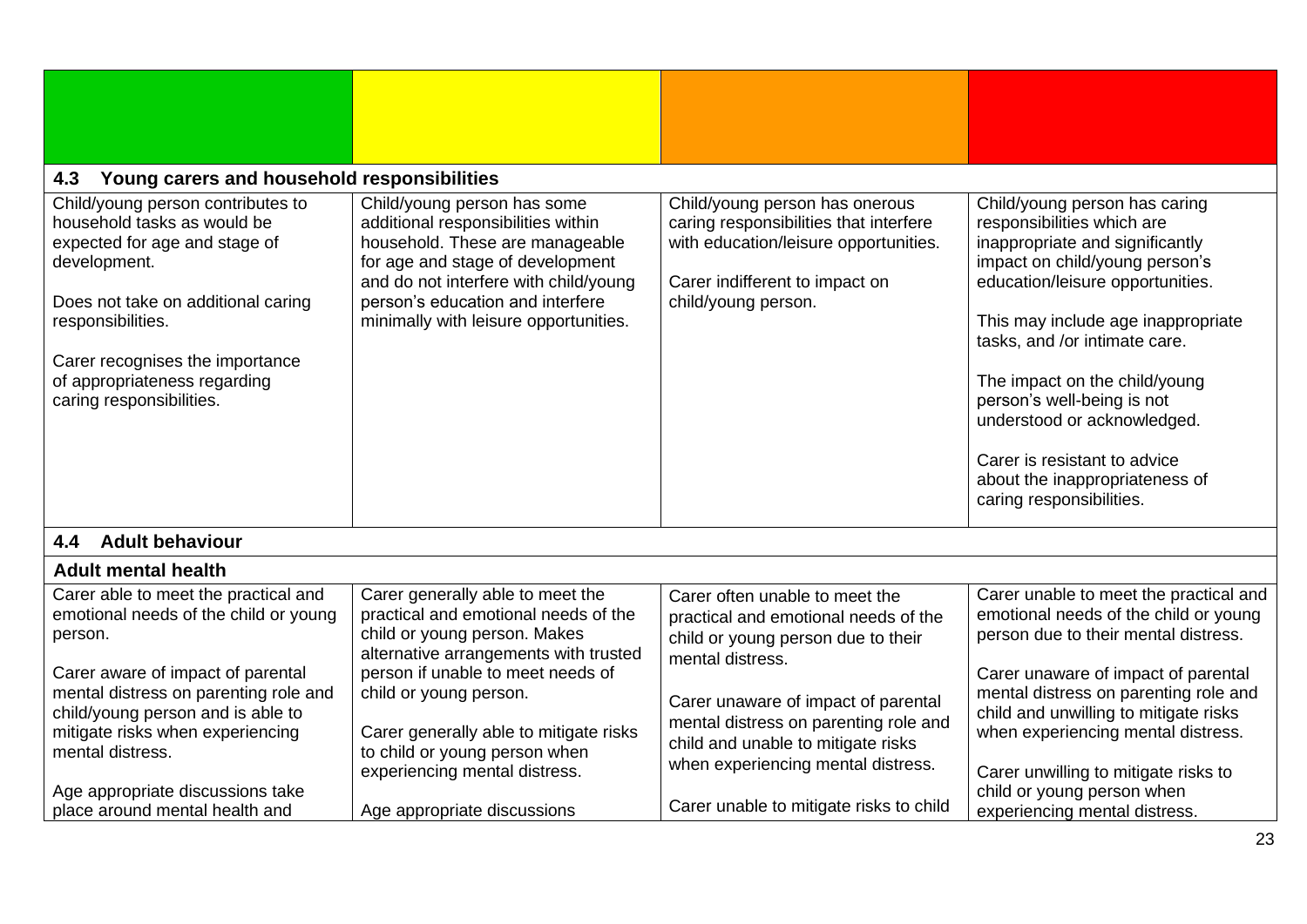| wellbeing.<br>Social activities meet the needs of the<br>child or young person.<br>The carer carries out all domestic<br>tasks within the home. Child or young<br>person contributes to domestic tasks<br>in a manner appropriate to their age<br>and development.<br>Carer does not experience unusual<br>beliefs around the child or young<br>person.<br>Carer seeks emotional support from<br>other adults.<br>Carer collaborates with the relevant<br>health and wellbeing services. | generally take place around mental<br>health and wellbeing.<br>Social activities generally meet the<br>needs of the child or young person.<br>The carer carries out most domestic<br>tasks within the home. Child or young<br>person contributes to domestic tasks<br>in a manner appropriate to their age<br>and development.<br>Carer does not experience unusual<br>beliefs around the child or young<br>person or sometimes experiences<br>unusual beliefs about the child or<br>young person but is able to mitigate<br>any risks to the child or young<br>person.<br>Carer seeks emotional support from<br>other adults.<br>Carer generally collaborates with<br>relevant health and wellbeing<br>services. | or young person when experiencing<br>mental distress.<br>Discussions take place around mental<br>distress and mental health that are<br>inappropriate to child or young<br>persons' age and understanding or<br>cause the child/young person to be<br>afraid.<br>Carer sometimes seeks emotional<br>support from the child or young<br>person.<br>Social activities are mostly focused on<br>the needs of the adult.<br>Carer experiences unusual beliefs<br>around the child or young person and<br>sometimes unable to mitigate any<br>risks to the child or young person.<br>The carer carries out some domestic<br>tasks within the home. Child or young<br>person contributes to domestic tasks<br>in a manner inappropriate to their age<br>and development.<br>Carer unwilling or unable to<br>collaborate with relevant health and<br>wellbeing services. | Discussions take place around mental<br>distress and mental health that are<br>inappropriate to child or young<br>persons' age and understanding or<br>cause the child/young person to be<br>afraid.<br>Carer seeks emotional support from<br>the child or young person.<br>Social activities are focused on the<br>needs of the adult.<br>The carer carries out little or no<br>domestic tasks within the home. Child<br>or young person routinely contributes<br>to household domestic tasks in a<br>manner inappropriate to their age and<br>development.<br>Carer experiences unusual beliefs<br>around the child or young person and<br>unwilling to mitigate any risks to the<br>child or young person.<br>Carer unwilling to collaborate with<br>relevant health and wellbeing<br>services. |
|------------------------------------------------------------------------------------------------------------------------------------------------------------------------------------------------------------------------------------------------------------------------------------------------------------------------------------------------------------------------------------------------------------------------------------------------------------------------------------------|-------------------------------------------------------------------------------------------------------------------------------------------------------------------------------------------------------------------------------------------------------------------------------------------------------------------------------------------------------------------------------------------------------------------------------------------------------------------------------------------------------------------------------------------------------------------------------------------------------------------------------------------------------------------------------------------------------------------|-------------------------------------------------------------------------------------------------------------------------------------------------------------------------------------------------------------------------------------------------------------------------------------------------------------------------------------------------------------------------------------------------------------------------------------------------------------------------------------------------------------------------------------------------------------------------------------------------------------------------------------------------------------------------------------------------------------------------------------------------------------------------------------------------------------------------------------------------------------------|----------------------------------------------------------------------------------------------------------------------------------------------------------------------------------------------------------------------------------------------------------------------------------------------------------------------------------------------------------------------------------------------------------------------------------------------------------------------------------------------------------------------------------------------------------------------------------------------------------------------------------------------------------------------------------------------------------------------------------------------------------------------------------------------------|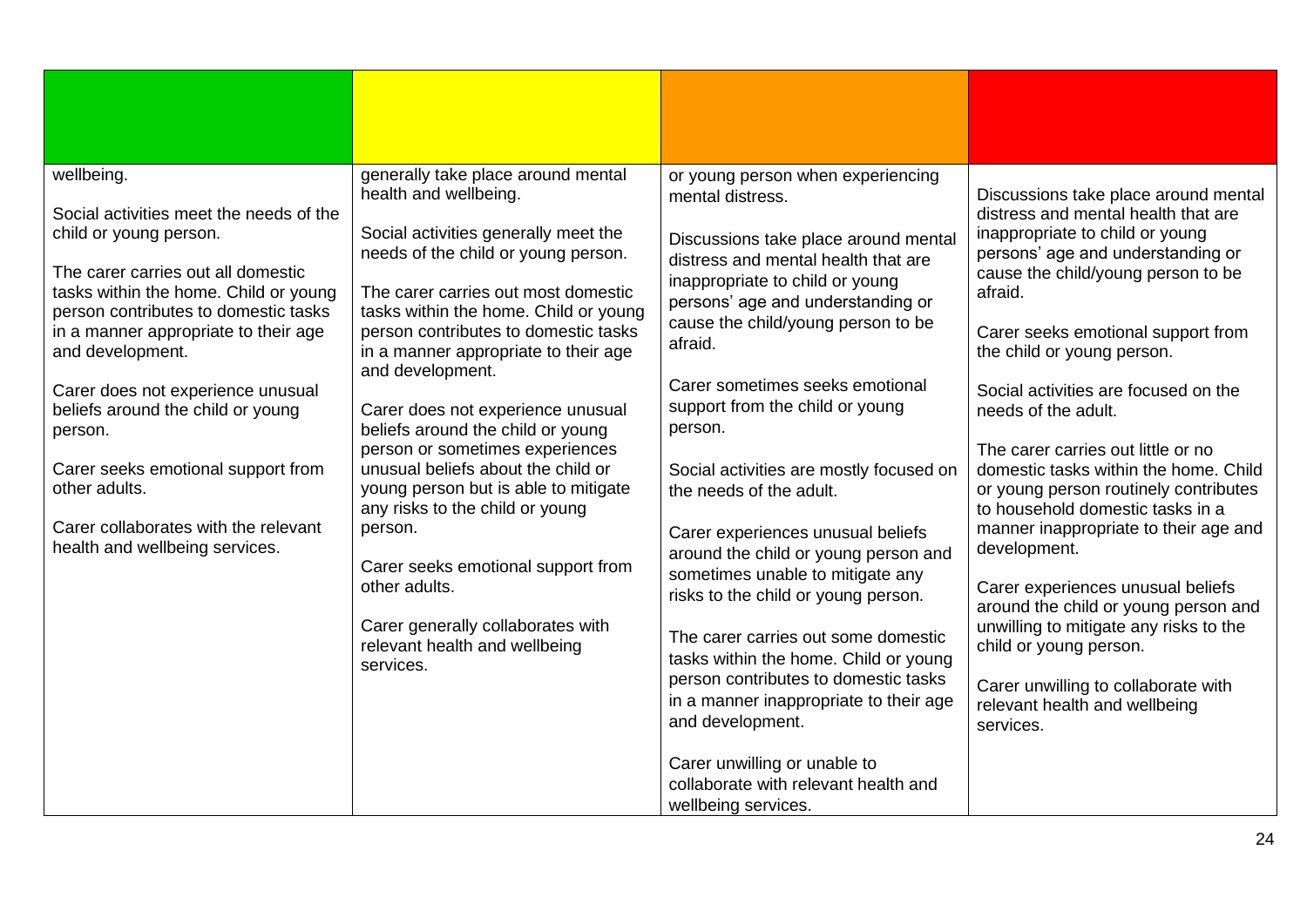<span id="page-24-1"></span><span id="page-24-0"></span>

| <b>Adult arguments and violence</b>                                                                                                                                                                                                             |                                                                                                                                                                                                                                                                                           |                                                                                                                                                                                                                                                                                    |                                                                                                                                                                                                                                                                                                           |
|-------------------------------------------------------------------------------------------------------------------------------------------------------------------------------------------------------------------------------------------------|-------------------------------------------------------------------------------------------------------------------------------------------------------------------------------------------------------------------------------------------------------------------------------------------|------------------------------------------------------------------------------------------------------------------------------------------------------------------------------------------------------------------------------------------------------------------------------------|-----------------------------------------------------------------------------------------------------------------------------------------------------------------------------------------------------------------------------------------------------------------------------------------------------------|
| Carers do not argue aggressively and<br>are not physically abusive in front of<br>the children/young people.<br>Carer has a good understanding of<br>the impact of arguments and anger<br>on children/young people and is<br>sensitive to this. | Carers sometimes argue aggressively<br>in front of children/young people, but<br>there is no physical abuse of either<br>party.<br>Carer recognises the impact of<br>severe arguments on the child/young<br>person's wellbeing but personal<br>circumstances sometimes get in the<br>way. | Carers frequently argue aggressively<br>in front of children/young people and<br>this leads to violence.<br>There is a lack of awareness and<br>understanding of the impact of the<br>violence on children/young people<br>and carers are indifferent to advice<br>regarding this. | Carers argue aggressively frequently<br>in front of the children/young people<br>and this leads to frequent physical<br>violence.<br>There is indifference to the impact of<br>the violence on children/young<br>people and carers are hostile to<br>advice about the impact on<br>children/young people. |
|                                                                                                                                                                                                                                                 |                                                                                                                                                                                                                                                                                           |                                                                                                                                                                                                                                                                                    |                                                                                                                                                                                                                                                                                                           |
| <b>Adult substance misuse</b>                                                                                                                                                                                                                   |                                                                                                                                                                                                                                                                                           |                                                                                                                                                                                                                                                                                    |                                                                                                                                                                                                                                                                                                           |
| Alcohol and drugs are stored safely<br>within the home.<br>The carer models low consumption or<br>does not drink alcohol or use                                                                                                                 | Alcohol and drugs are generally<br>stored safely. Carer responds to<br>advice relating to safe storage.<br>The carer sometimes drinks to                                                                                                                                                  | Alcohol and drugs (and/or drug use<br>equipment) are not always stored<br>safely in the home. Carer sometimes<br>responds to advice relating to safe<br>storage.                                                                                                                   | Alcohol and drugs (and/or drug use<br>equipment) never stored safely, and<br>the carer unwilling to advice relating<br>to safe storage.                                                                                                                                                                   |
| substances in front of the child/young<br>person.                                                                                                                                                                                               | excess or uses substances. Carer<br>aware of impact of using substances<br>to excess in front of child or young                                                                                                                                                                           | The carer often drinks alcohol to<br>excess or uses substances in front of                                                                                                                                                                                                         | The carer drinks alcohol to excess or<br>uses substances in front of the<br>child/young person. The carer                                                                                                                                                                                                 |
| Carer engages with relevant health<br>and wellbeing services to ensure<br>their wellbeing.                                                                                                                                                      | person and makes safe<br>arrangements for child or young<br>person when using substances.<br>Carer generally engages with                                                                                                                                                                 | the child/young person. The carer<br>lacks awareness of the impact<br>substance use in front of child/young<br>person.                                                                                                                                                             | unwilling to acknowledge the impact<br>their substance use has on their<br>child/young person.                                                                                                                                                                                                            |
| The carer is able to respond to<br>emergency situations should they<br>arise.                                                                                                                                                                   | relevant health and wellbeing<br>services to ensure their wellbeing.                                                                                                                                                                                                                      | Carer inconsistent in engagement<br>with relevant health and wellbeing<br>services.                                                                                                                                                                                                | Carer does not engage with relevant<br>health and wellbeing services.                                                                                                                                                                                                                                     |
| The carer discusses safe and legal<br>use of substances, being aware of<br>the child/young person's                                                                                                                                             | The carer is generally able to<br>respond to emergency situations<br>should they arise or makes other safe<br>arrangements for the child or young                                                                                                                                         | The carer is unable to respond to<br>emergency situations should they<br>arise.                                                                                                                                                                                                    | The carer is unwilling to acknowledge<br>substance use means they are<br>unable to respond to emergency<br>situations should they arise.                                                                                                                                                                  |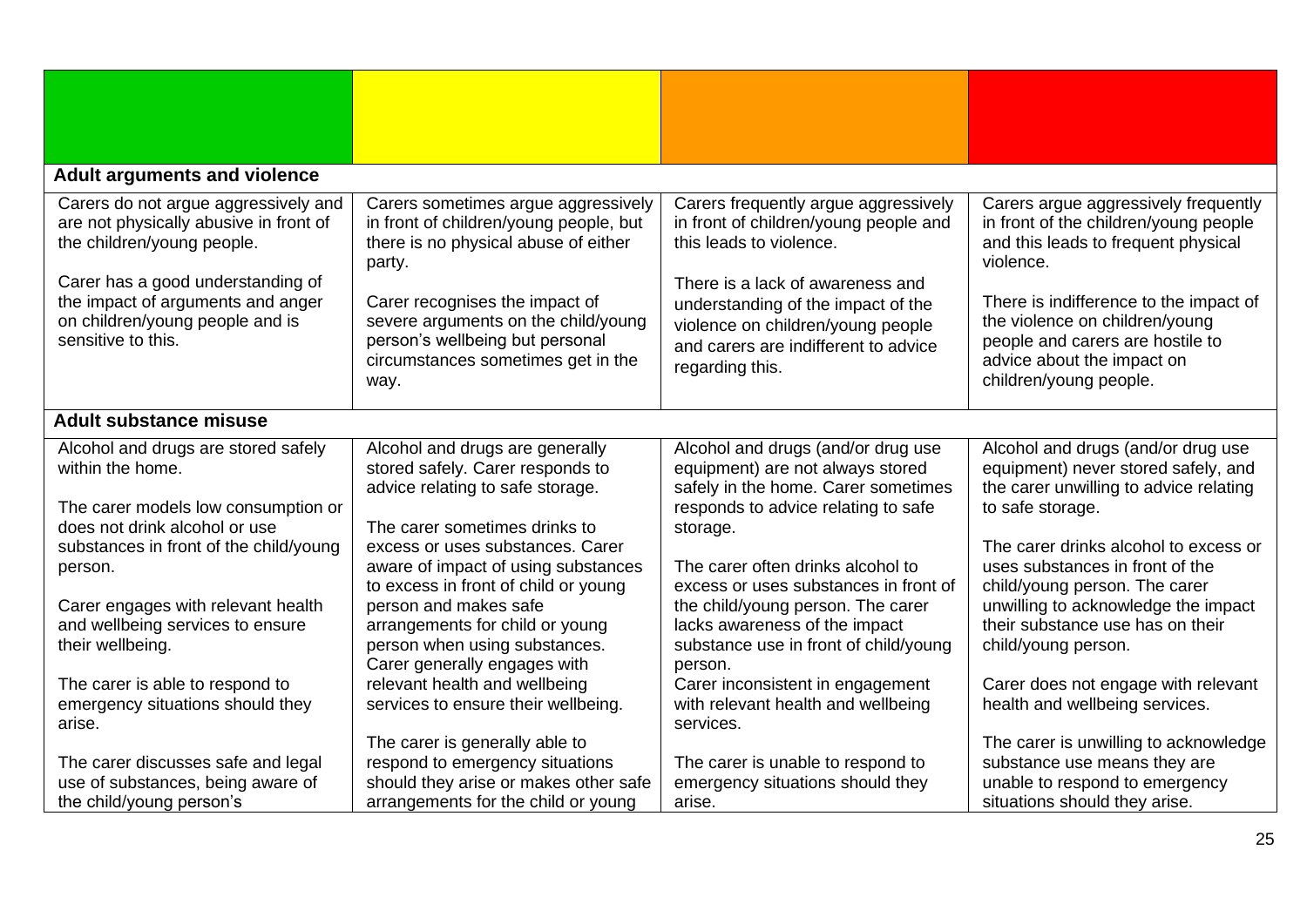| development, age and                                                                      | person.                                                                                                           |                                                                                                               |                                                                                                               |
|-------------------------------------------------------------------------------------------|-------------------------------------------------------------------------------------------------------------------|---------------------------------------------------------------------------------------------------------------|---------------------------------------------------------------------------------------------------------------|
| understanding.                                                                            | The carer generally discusses safe                                                                                | The carer discusses and uses<br>substances in presence of                                                     | The carer discusses and uses<br>substances in presence of                                                     |
| The carer recognises and responds<br>to the child/young person's concerns<br>and worries. | and legal use of substances, being<br>aware of the child/young person's<br>development, age and<br>understanding. | child/young person and does not<br>consider child or young person's<br>development, age and<br>understanding. | child/young person and does not<br>consider child or young person's<br>development, age and<br>understanding. |
| Substance use does not impact on<br>the family finances.                                  | Carer generally emotionally available                                                                             | Carer emotionally unavailable and                                                                             | Substance use regularly impacts on                                                                            |
| There is a consistent network of                                                          | and consistent in their ability to care<br>for child or young person. If using                                    | inconsistent in their ability to care for<br>child or young person as a result of                             | the family finances but carer unwilling<br>to minimise impact of this on child or                             |
| family and supportive others.                                                             | substances makes other safe<br>arrangements for child or young                                                    | substance use.<br>Sometimes makes other safe                                                                  | young person.                                                                                                 |
| Adult visitors to the home are vetted<br>by carer in best interests of child or           | person.                                                                                                           | arrangements for the child or young<br>person when under the influence of                                     | Carer unwilling to engage with<br>supportive networks when using                                              |
| young person.                                                                             | Substance use occasionally impacts<br>on the family finances but carer                                            | substances.                                                                                                   | substances. Carer denies value of<br>consistent supportive networks for                                       |
| Social activities the needs of the child<br>or young person.                              | seeks to minimise impact on child or<br>young person.                                                             | Substance use regularly impacts on<br>the family finances and carer unable                                    | child or young person.                                                                                        |
|                                                                                           | The child/young person's needs are                                                                                | to minimise impact of this on child or<br>young person.                                                       | The carer involves the child/young<br>person in their using behaviour (i.e.                                   |
|                                                                                           | generally met and a network of family<br>and supportive others are involved.                                      | Carer inconsistent in engagement                                                                              | asking the child to get the substances<br>or prepare the substances).                                         |
|                                                                                           |                                                                                                                   | with supportive networks. This often                                                                          |                                                                                                               |
|                                                                                           | There is a network of family and<br>supportive others. This can fluctuate                                         | fluctuates to carer's substance use.                                                                          | Carer substance use consistently<br>causes parent or carer's behaviour to                                     |
|                                                                                           | at times due to carers use.                                                                                       | Carer's substance use sometimes<br>causes parent or carer's behaviour to                                      | be erratic and frightening to child or<br>young person.                                                       |
|                                                                                           | Adult visitors to the home are<br>generally vetted by carer in best                                               | be erratic and frightening to child or<br>young person.                                                       |                                                                                                               |
|                                                                                           | interests of child or young person.                                                                               |                                                                                                               | Carer unwilling to make other safe                                                                            |
|                                                                                           | The carer generally recognises and                                                                                | Carer sometimes endorses and<br>glamourizes substance use to child                                            | arrangements for the child or young<br>person when under the influence of                                     |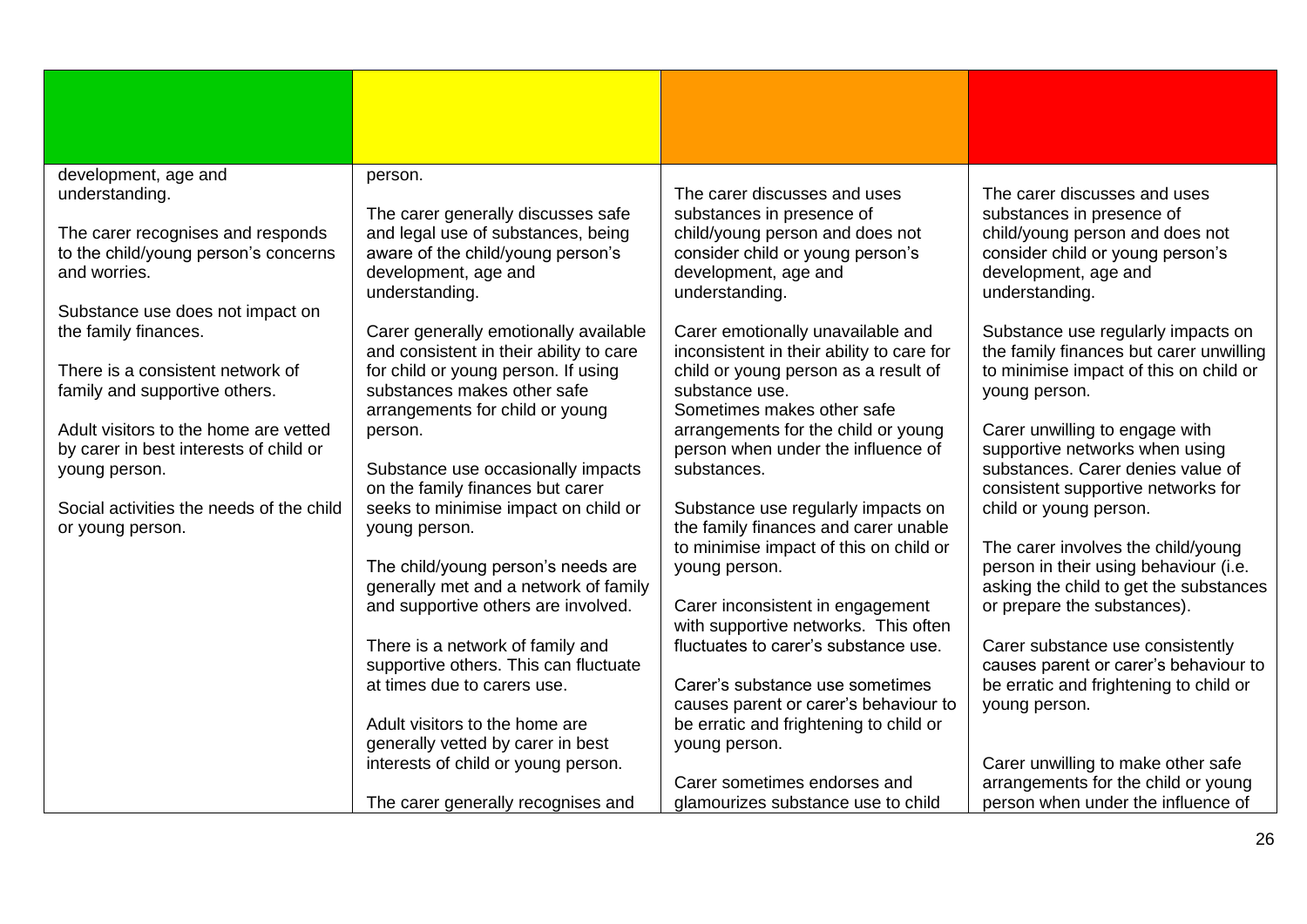| responds to the child/young person's<br>concerns and worries.<br>Social activities generally meet the<br>needs of the child or young person. | or young person and is unable to<br>acknowledge the impact of this on<br>the child or young person.<br>Adult visitors to the home are not<br>vetted by carer in the best interests of<br>child or young person.<br>The carer does not always recognise<br>and respond to the child/young<br>person's concerns and worries about<br>the carer's circumstances.<br>Social activities are mostly focused<br>on the needs of the adult. | substances.<br>Carer endorses and glamourizes<br>substance use to child or young<br>person and is unwilling to<br>acknowledge the impact of this on<br>the child or young person.<br>Adult visitors to the home are not<br>vetted by carer in the best interests of<br>child or young person. Carer<br>The carer significantly minimises and<br>is resistant to advice around their use<br>or refuses to acknowledge concerns.<br>There is an absence of supportive<br>family members or a social network.<br>The carer does not recognise and<br>respond to the child/young person's<br>concerns and worries about the<br>carer's circumstances.<br>Social activities are focused on the<br>needs of the adult. |
|----------------------------------------------------------------------------------------------------------------------------------------------|-------------------------------------------------------------------------------------------------------------------------------------------------------------------------------------------------------------------------------------------------------------------------------------------------------------------------------------------------------------------------------------------------------------------------------------|------------------------------------------------------------------------------------------------------------------------------------------------------------------------------------------------------------------------------------------------------------------------------------------------------------------------------------------------------------------------------------------------------------------------------------------------------------------------------------------------------------------------------------------------------------------------------------------------------------------------------------------------------------------------------------------------------------------|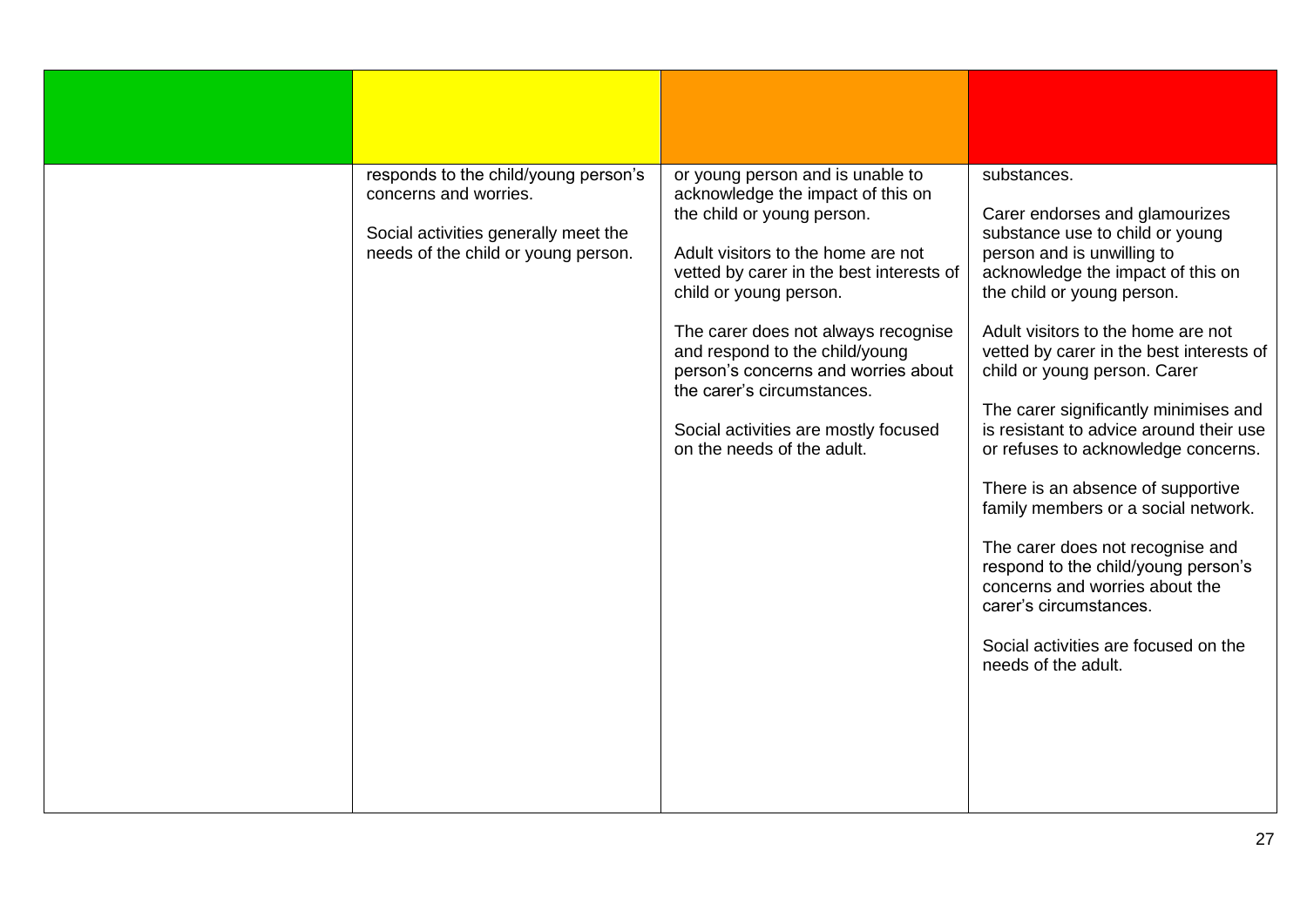<span id="page-27-2"></span><span id="page-27-1"></span><span id="page-27-0"></span>

| <b>Pre birth</b>                                                                                                                                                                                                                                                                                                                       |                                                                                                                                                                                                                                                                   |                                                                                                                                    |                                                                                                                                                                                                                                                                                                                           |
|----------------------------------------------------------------------------------------------------------------------------------------------------------------------------------------------------------------------------------------------------------------------------------------------------------------------------------------|-------------------------------------------------------------------------------------------------------------------------------------------------------------------------------------------------------------------------------------------------------------------|------------------------------------------------------------------------------------------------------------------------------------|---------------------------------------------------------------------------------------------------------------------------------------------------------------------------------------------------------------------------------------------------------------------------------------------------------------------------|
| The mother acknowledges the<br>pregnancy and seeks care as<br>soon as the pregnancy is<br>confirmed.<br>The mother attends all her antenatal<br>appointments and seeks medical<br>advice if there is a perceived problem.<br>She prepares for the birth of the baby<br>and has the appropriate clothing,<br>equipment and cot in time. | The mother attends antenatal clinic<br>and prepares for the birth of her baby,<br>but she is acutely aware of her mental<br>health or substance misuse problems<br>which could negatively impact on her<br>unborn baby.                                           | The mother is unaware of the<br>impact her mental health and/or<br>substance misuse problems on the<br>unborn child.               | The mother does not attend any<br>antenatal clinic appointments; she<br>ignores medical advice during the<br>pregnancy.<br>She has nothing prepared for the<br>birth of her baby.<br>She engages in activities that could<br>hinder the development, safety and<br>welfare of the unborn.                                 |
| 1. STIMULATION & EDUCATION:                                                                                                                                                                                                                                                                                                            |                                                                                                                                                                                                                                                                   |                                                                                                                                    |                                                                                                                                                                                                                                                                                                                           |
| $0 - 2$ Years<br>5.1                                                                                                                                                                                                                                                                                                                   |                                                                                                                                                                                                                                                                   |                                                                                                                                    |                                                                                                                                                                                                                                                                                                                           |
| The child is well stimulated and the<br>carer is aware of the importance of<br>this.                                                                                                                                                                                                                                                   | There is inadequate stimulation and<br>the child is left alone at times<br>because of carer's personal<br>circumstances and this leads to<br>inconsistent interaction.<br>Carer is aware of the importance of<br>stimulation, but is inconsistent in<br>response. | The carer provides the child with<br>little stimulation and the child is left<br>alone unless making serious and<br>noisy demands. | The carer does not provide stimulation<br>and the child's mobility is restricted<br>(confined in chair/pram).<br>Carer gets angry at the demands<br>made by the child.<br>Carer hostile to advice about the<br>importance of stimulation and<br>paying attention to the child's needs<br>for attention and physical care. |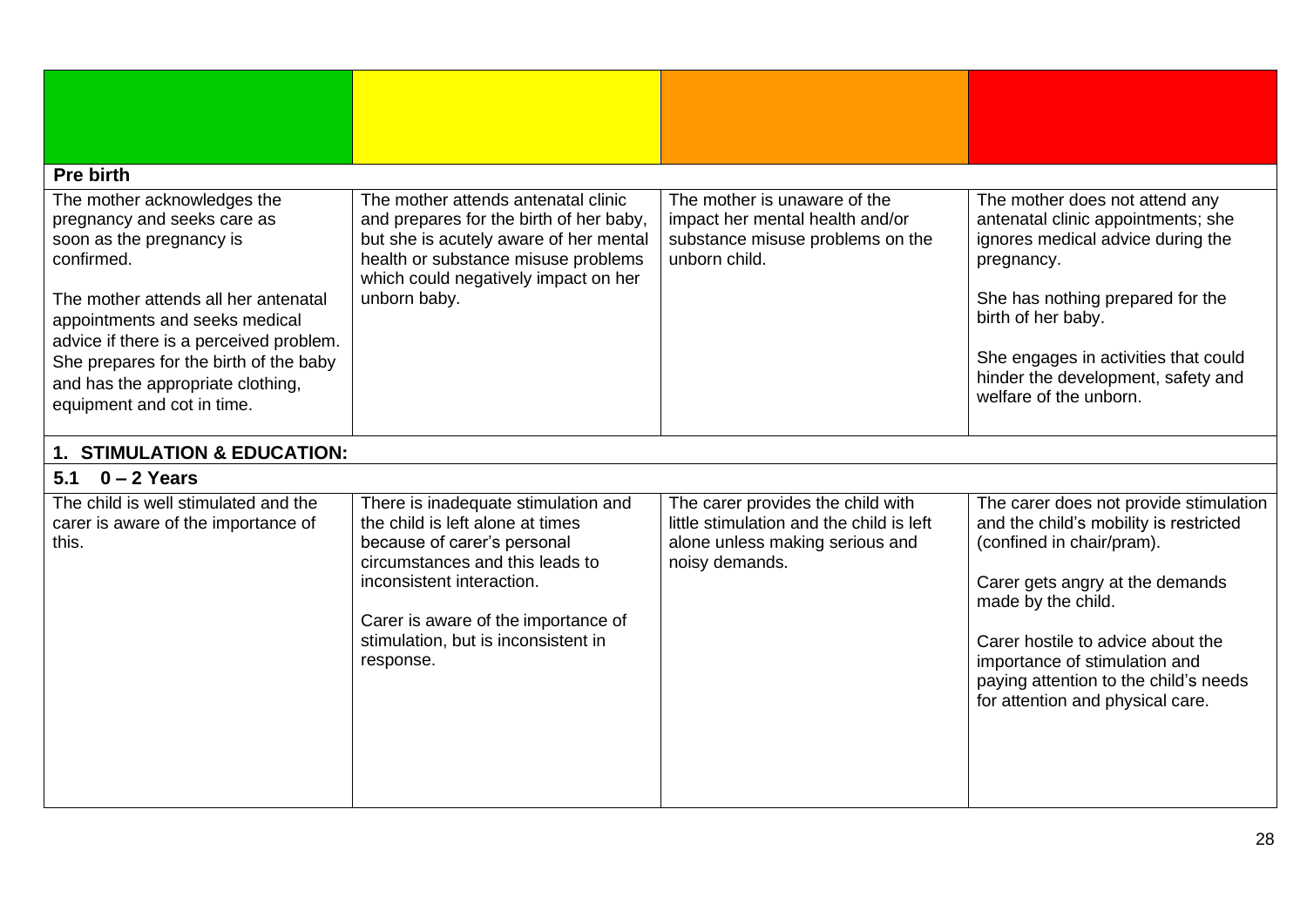<span id="page-28-1"></span><span id="page-28-0"></span>

| $2 - 5$ Years<br>5.2                                                                                                                                                                                                                                                                                                                                                                                                                                                                                                            |                                                                                                                                                                                                                                                                                                                                                                                                                                                                                                                                                                                                                                                                                                  |                                                                                                                                                                                                                                                                                                                                                                                                                                                                                                                                                                                                                                                    |                                                                                                                                                                                                                                                                                                                                                                                                                                                                                                                         |  |  |  |
|---------------------------------------------------------------------------------------------------------------------------------------------------------------------------------------------------------------------------------------------------------------------------------------------------------------------------------------------------------------------------------------------------------------------------------------------------------------------------------------------------------------------------------|--------------------------------------------------------------------------------------------------------------------------------------------------------------------------------------------------------------------------------------------------------------------------------------------------------------------------------------------------------------------------------------------------------------------------------------------------------------------------------------------------------------------------------------------------------------------------------------------------------------------------------------------------------------------------------------------------|----------------------------------------------------------------------------------------------------------------------------------------------------------------------------------------------------------------------------------------------------------------------------------------------------------------------------------------------------------------------------------------------------------------------------------------------------------------------------------------------------------------------------------------------------------------------------------------------------------------------------------------------------|-------------------------------------------------------------------------------------------------------------------------------------------------------------------------------------------------------------------------------------------------------------------------------------------------------------------------------------------------------------------------------------------------------------------------------------------------------------------------------------------------------------------------|--|--|--|
| The child receives appropriate<br>stimulation such as carer talking to the<br>child in an interactive way, as well as<br>reading stories and the carer playing<br>with the child/young person.<br>Carer provides all toys that are<br>necessary. Finds a way even if things<br>are unaffordable (uniform, sports<br>equipment, books etc.).<br>Outings: Carer takes child/young<br>person to child centered places locally<br>such as park, or encourages child in<br>an age appropriate way to make use<br>of local resources, | The carer provides adequate<br>stimulation. Carer's own<br>circumstances sometimes get in the<br>way because there are many other<br>demands made on the carer's time<br>and there is a struggle to prioritise.<br>However, the carer does understand<br>the importance of stimulation for the<br>child/young person's well-being.<br>The child has essential toys and the<br>carer makes an effort to ensure<br>appropriate access to toys even if<br>things are unaffordable, but<br>sometimes struggles.<br>Outings: child accompanies carer<br>wherever carer decides, usually child<br>friendly places, but sometimes child<br>time taken up with adult outings<br>because of carers needs. | The carer provides little stimulation and<br>does not see the importance of this for<br>the child/young person.<br>The child lacks essential toys, and this<br>is not because of financial issues, but a<br>lack of interest or recognition of the<br>need.<br>Carer allows presents for the<br>child/young person but the child is not<br>encouraged to care for toys.<br>Child may go on adult oriented trips,<br>but these are not child centered or<br>child/young person left to make their<br>own arrangements to plays outdoors in<br>neighbourhood.<br>Child has responsibilities in the house<br>that prevents opportunities for outings. | No stimulation is provided and carer<br>hostile to child needs or advice from<br>others about the importance of<br>stimulation.<br>The child has no toys and carer may<br>believe that child does not deserve<br>presents. No toys, unless provided by<br>other sources, gifts or grants and<br>these are not well kept.<br>No outings for the child, may play in<br>the street but carer goes out locally<br>e.g. to pub with friends.<br>Child/young person prevented from<br>going on outings with friends or school |  |  |  |
| <b>School</b><br>5.3                                                                                                                                                                                                                                                                                                                                                                                                                                                                                                            |                                                                                                                                                                                                                                                                                                                                                                                                                                                                                                                                                                                                                                                                                                  |                                                                                                                                                                                                                                                                                                                                                                                                                                                                                                                                                                                                                                                    |                                                                                                                                                                                                                                                                                                                                                                                                                                                                                                                         |  |  |  |
| Carer takes an active interest in<br>schooling and support at home,<br>attendance is regular.                                                                                                                                                                                                                                                                                                                                                                                                                                   | Carer maintains schooling but there<br>is not always support at home.                                                                                                                                                                                                                                                                                                                                                                                                                                                                                                                                                                                                                            | Carer makes little effort to maintain<br>schooling.                                                                                                                                                                                                                                                                                                                                                                                                                                                                                                                                                                                                | Carer hostile about education, and<br>provides no support and does not<br>encourage child/young person to see                                                                                                                                                                                                                                                                                                                                                                                                           |  |  |  |
| Carer engages well with school or                                                                                                                                                                                                                                                                                                                                                                                                                                                                                               | Carer struggles to link with school,<br>and their own difficulties and                                                                                                                                                                                                                                                                                                                                                                                                                                                                                                                                                                                                                           | There is a lack of engagement with<br>school. No interest in school or                                                                                                                                                                                                                                                                                                                                                                                                                                                                                                                                                                             | any aspect positively.                                                                                                                                                                                                                                                                                                                                                                                                                                                                                                  |  |  |  |
| nursery and does not sanction<br>missed days unless necessary.                                                                                                                                                                                                                                                                                                                                                                                                                                                                  | circumstances can get in the way.<br>Carer occasionally sanctions days off                                                                                                                                                                                                                                                                                                                                                                                                                                                                                                                                                                                                                       | homework.<br>Carer often sanctions days off where                                                                                                                                                                                                                                                                                                                                                                                                                                                                                                                                                                                                  | Total lack of engagement and no<br>support for any aspect of school such<br>as homework, outings etc.                                                                                                                                                                                                                                                                                                                                                                                                                   |  |  |  |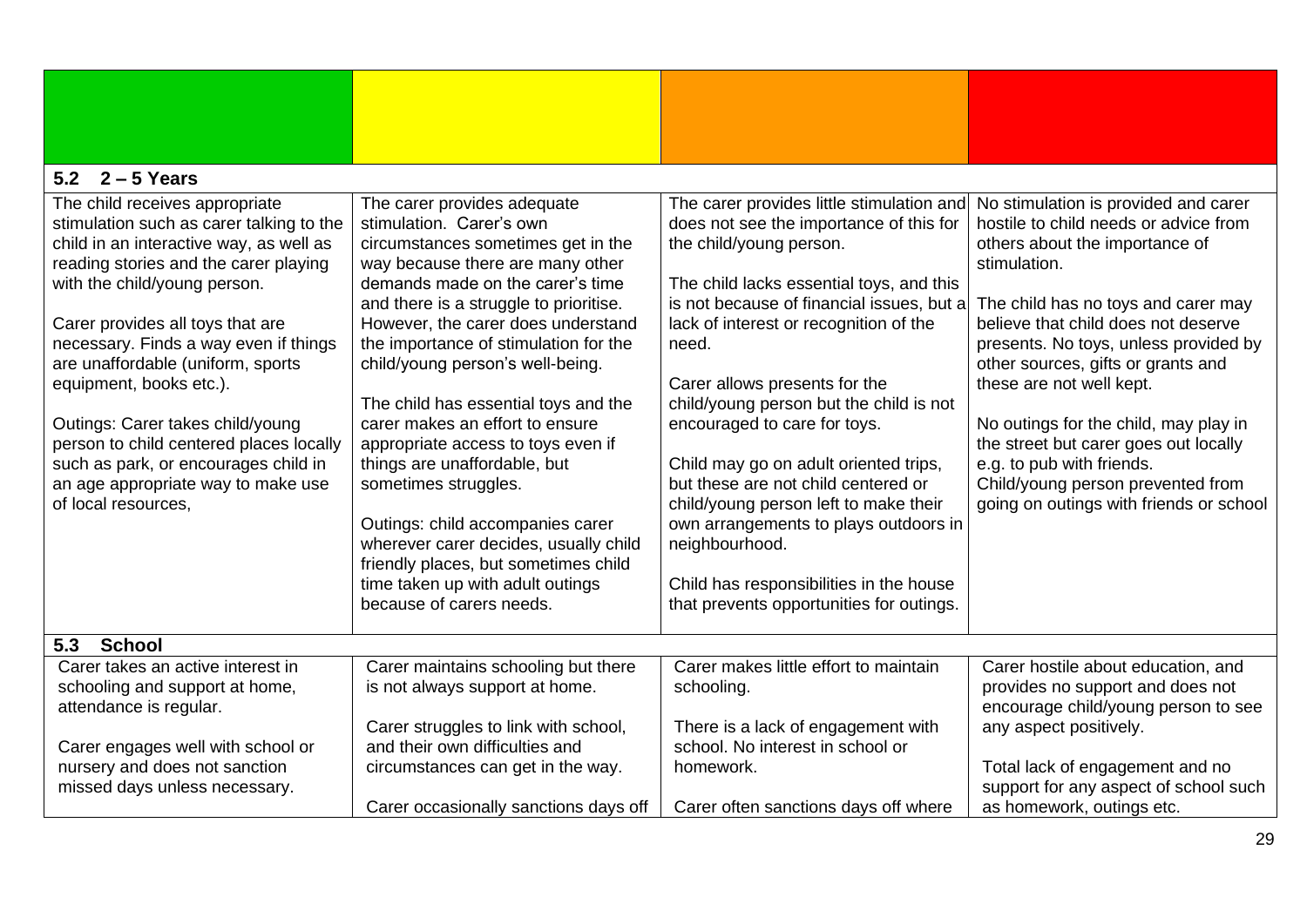<span id="page-29-1"></span><span id="page-29-0"></span>

| Carer encourages child/young person                         | where not necessary.                                       | not necessary                                         |                                       |
|-------------------------------------------------------------|------------------------------------------------------------|-------------------------------------------------------|---------------------------------------|
| to see school as important.                                 |                                                            |                                                       |                                       |
|                                                             | Carer understands the importance of                        | Carer does not recognise child/young                  |                                       |
| Interested in school and support for<br>homework            | school, but is inconsistent with this<br>and there is also | person's need for<br>education and is collusive about |                                       |
|                                                             | inconsistency in support for                               | child/young person not seeing it as                   |                                       |
|                                                             | homework                                                   | important                                             |                                       |
|                                                             |                                                            |                                                       |                                       |
| 5.4<br><b>Sport and Leisure</b>                             |                                                            |                                                       |                                       |
| Carer encourages child/young person                         | Carer understands that after school                        | Child/young person makes use of                       | Carer does not encourage              |
| to engage in sports and leisure, if                         | activities and engaging in sports or                       | sport through own effort, carer not                   | child/young person to take part in    |
| affordable.                                                 | child/young person's interests is                          | motivated and not interested in                       | activities, and may be active in      |
|                                                             | important, but is inconsistent in                          | ensuring child/young person has                       | preventing this.                      |
| Equipment provided where                                    | supporting this, because own                               | equipment where affordable.                           |                                       |
| affordable, or negotiated with                              | circumstances get in the way.                              |                                                       | Does not prevent child/young person   |
| agencies/school on behalf of                                |                                                            | Does not recognise the value of this                  | from being engaged in                 |
| child/young person.                                         | Does recognise what child/young                            | to the child/young person and is                      | unsafe/unhealthy pursuits.            |
|                                                             | person is good at, but is inconsistent                     | indifferent to wishes of child/young                  |                                       |
| Carer understands the importance of                         | in promoting a positive approach                           | person or advice from others about                    | Carer hostile to child/young person's |
| this for child/young person's                               |                                                            | the importance of sports/leisure                      | desire to take part or advice from    |
| wellbeing.                                                  |                                                            | activities, even if child/young person                | others about the importance of        |
|                                                             |                                                            | is good at it                                         | sports/leisure activities, even if    |
| Recognises when child/young person                          |                                                            |                                                       | child/young person is good at it      |
| good at something and ensures they<br>are able to pursue it |                                                            |                                                       |                                       |
|                                                             |                                                            |                                                       |                                       |
| 1.5<br><b>Friendships</b>                                   |                                                            |                                                       |                                       |
| This is supported and carer is aware                        | Carer aware of need for friends, does                      | Child/young person finds own                          | Carer hostile to friendships and      |
| of who child/young person is friends                        | not always promote, but ensures                            | friendships, no help from carer unless                | shows no interest or support.         |
| with.                                                       | friends are maintained and supported                       | reported to be bullied.                               |                                       |
|                                                             | through opportunities for play etc.                        |                                                       | Does not understand importance to     |
| Fully aware of the importance of                            |                                                            | Does not understand importance of                     | child/young person.                   |